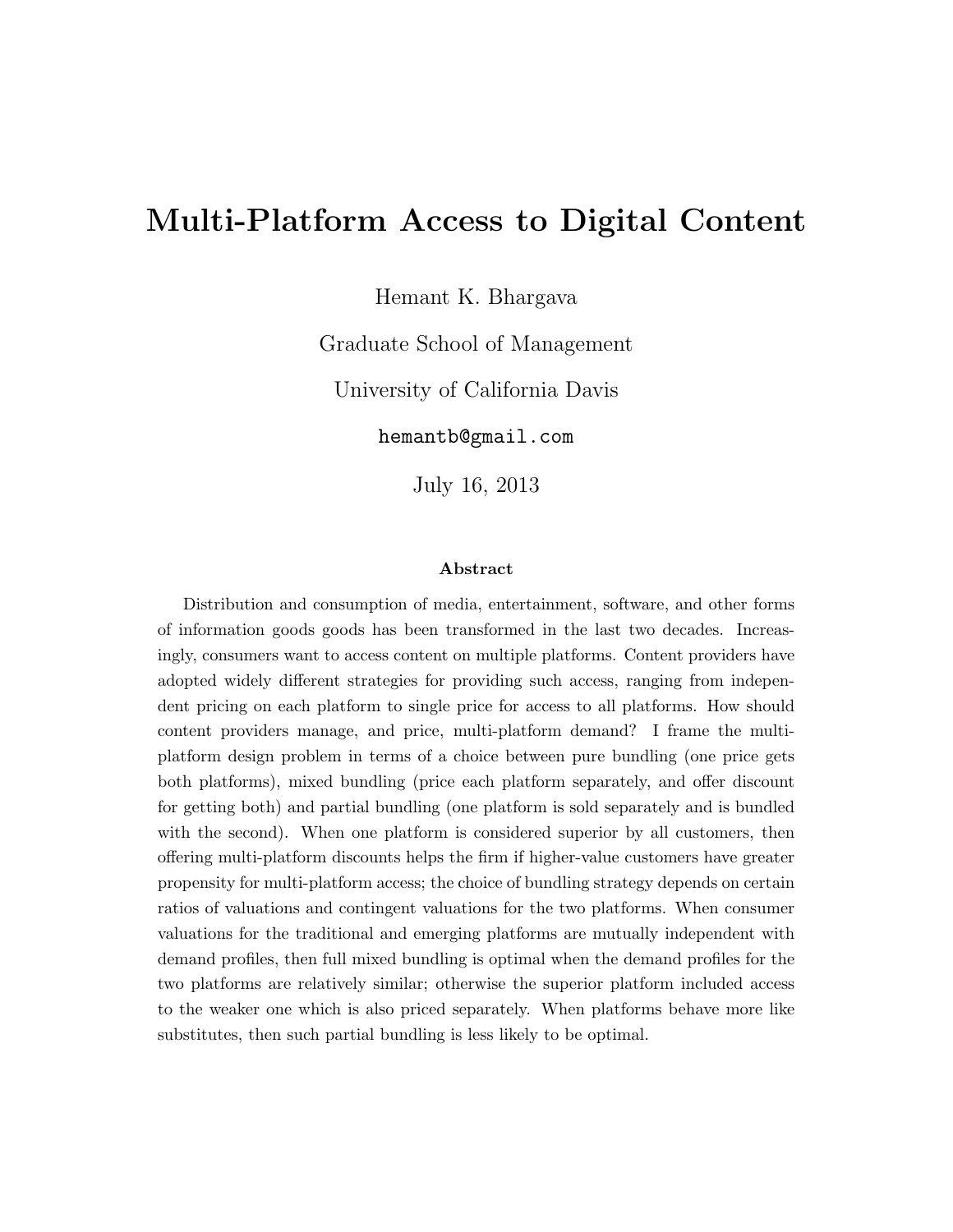# Multi-Platform Access to Digital Content

# <span id="page-1-0"></span>1 Introduction

Distribution and consumption of media, entertainment, software, and other forms of information goods has been transformed in the last two decades. Print products are now distributed and consumed digitally. For instance, traditional readers of The Economist or Wall Street Journal value accessing these products online despite having the print version. Digital content such as Netflix streaming and Kindle ebooks, previously accessed on television sets and computers, is now consumed on smartphones or tablets. Software previously installed on enterprise data centers now runs over the Internet cloud (e.g., Adobe Creative Cloud). This transformation was initially spurred by availability of inexpensive desktop computing in the 1980s, and then accelerated with the emergence and widespread adoption of the Internet and World Wide Web in the 1990s and the last decade. More recently, the "anytime, anywhere" computing enabled by proliferation of smartphones and tablets has again disrupted established patterns for consuming information, entertainment, and computing products. Another transformation is around the corner in the form of wearable computers such as eyeglasses and wrist watches.

I study this phenomenon using the economic lens of product bundling. Two distinct component products 1 and 2 (here, access to the product via the two channels or two platforms) can either be sold and priced individually (separate component sales at prices  $p_1, p_2$  respectively), only as a bundle of both products (*pure bundle*), or both individually and as a bundle (*mixed bundle*); the last also admits the special case of *partial bundling* where only one component is sold separately, in addition to the bundle. The bundle price is denoted with  $p_B$  and, as depicted in Fig. [1,](#page-2-0) and the relation between the three prices reflects the selling strategy in use. There are several mechanisms by which bundling can raise producer profits: lowering the dispersion in consumers' valuations (Stigler [1963;](#page-22-0) Adams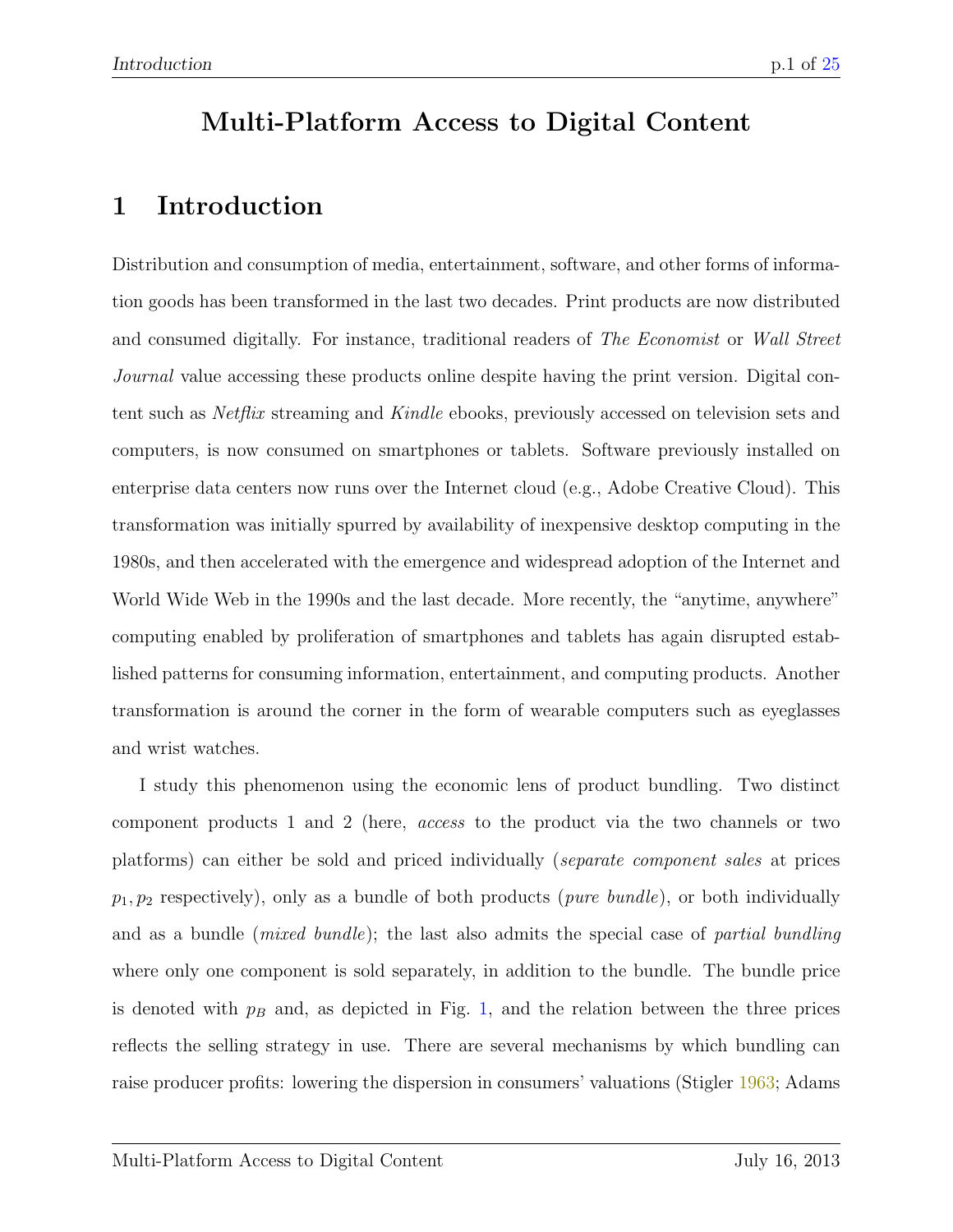and Yellen [1976;](#page-21-0) Schmalensee [1984;](#page-22-1) McAfee et al. [1989\)](#page-22-2), providing supply-side economies of scope (Evans and Salinger [2005;](#page-22-3) Suroweicki [2010\)](#page-22-4), lowering consumer transaction costs or creating other demand-side conveniences and network effects (Lewbel [1985;](#page-22-5) Prasad et al. [2010\)](#page-22-6), and creating strategic leverage (Burstein [1960;](#page-21-1) Carbajo et al. [1990;](#page-21-2) Eisenmann et al. [2011\)](#page-21-3).



<span id="page-2-0"></span>Figure 1: Strategies for providing access on multiple platforms. Platform 1 is the emerging platform while 2 is the traditional platform.

Many content providers have enabled multi-platform (or multi-channel)<sup>[1](#page-2-1)</sup> access to content recently, but have employed widely different bundling strategies. For instance, The New York Times offers a pure bundle with free and full access to the online edition rolled into its print subscription. The Economist employs mixed bundling: users can subscribe to either just print or just digital, or to a discounted bundle of print and digital access. The Wall Street Journal employs a partial mixed bundling—or tying—strategy by pricing a digital-only edition and a digital+print bundle, but with no separate price for a digital-only product; thus, the print version is tied to the digital version (the tying good). Indeed, The Economist employed this approach until December 2012, before adopting mixed bundling (Ives  $2012$ ). Software vendors initially attempted to charge separate prices for each access platform, but many are now moving towards an integrated pure bundle price for multi-platform access to

<span id="page-2-1"></span><sup>&</sup>lt;sup>1</sup>To keep the exposition simple, I will use platform and channel interchangeably, and use the label multiplatform to refer to both multi-channel and multi-platform.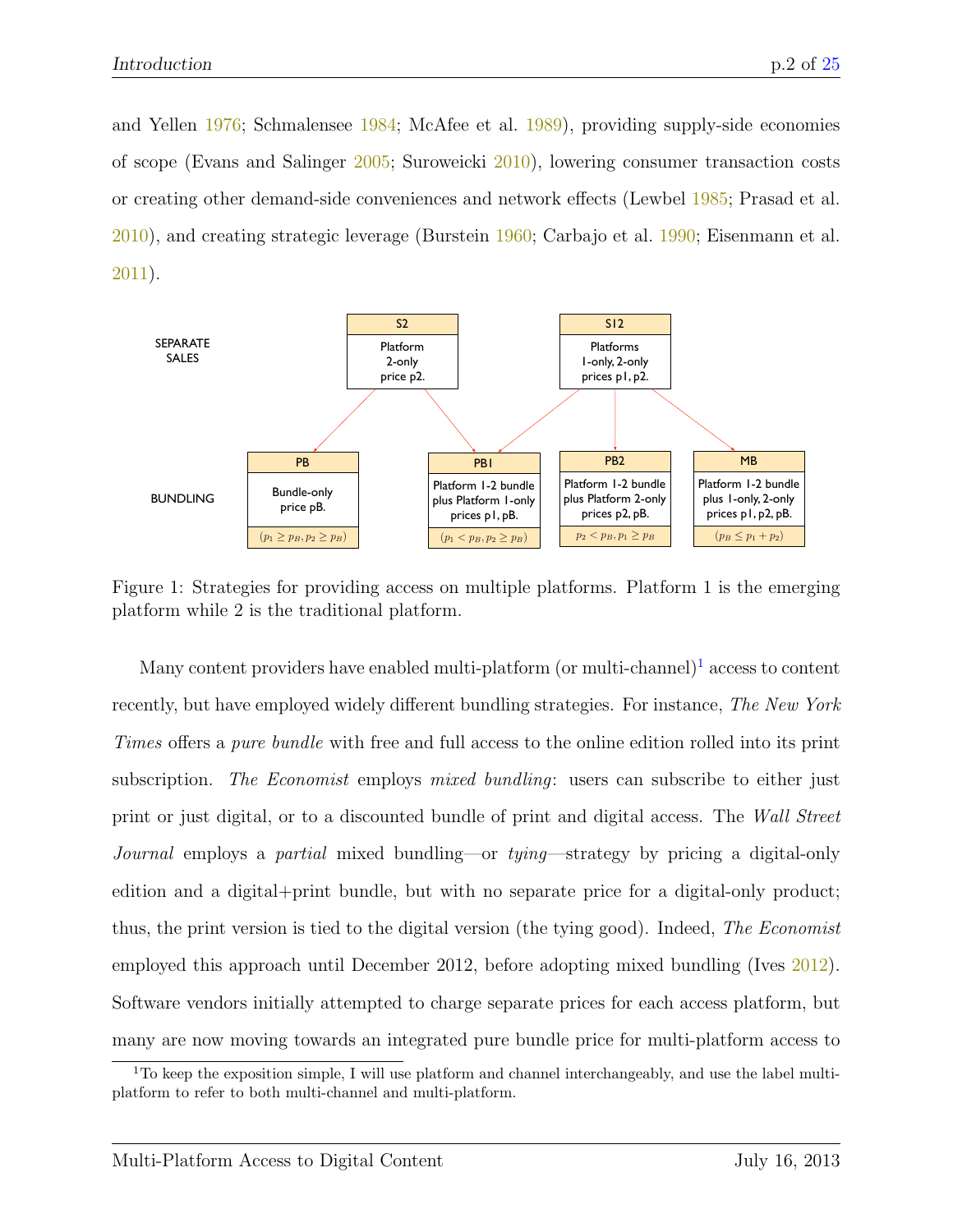software, especially with the advent of cloud-based computing. Content aggregation and distribution firms such as *Comcast* limit subscriber access to the traditional consumption platform (television), and provide little or no formal content on the Internet platform. In contrast, Netflix allows subscribers to access their account from any supporting platform at no additional cost (a pure bundle). The premium content provider HBO also gives its TV subscribers free additional access on tablets and other platforms (under the HBO GO label) at no additional cost; HBO GO is not sold separately (implying that the firm sacrifices selling opportunities to the tens of millions of consumers who do not buy the cable or satellite package), though this possibility is being actively considered by the company (Wallenstein [2013\)](#page-23-0).

This proliferation of selling strategies motivates the fundamental question analyzed in this paper: how should content providers manage, and price, multi-platform demand? The alternate strategies are labeled S2, S12 (for separate sales under just platform 2, and both platforms, respectively) and  $PB$ ,  $PB1$ ,  $PB2$ ,  $MB$  (representing pure bundling with no separate sales, partial bundling with separate access only on one platform, and full mixed bundling). The corresponding information sets (specifically, information about consumer demand preferences relating to single and multi-platform access) needed to implement each of these strategies are labeled  $I_{S2}, I_{S12}, I_{PB}, I_{PB1}, I_{PB2}$ , and  $I_{MB}$  respectively. I develop a model to analyze alternative strategies under a spectrum of market characteristics and consumer preferences for the multiple access platforms and platforms, and I study the nature of information required to implement the more "advanced" strategies involving the use of bundling. I describe how the choice of selling strategy is influenced by alternative relationships between a consumer's valuation of the product under the traditional platform vs. their valuation under the new or emerging platform. A key tension studied in the model is whether and when, in their desire to fulfill existing customers' need for add-on access, content providers should sacrifice the new and emerging segment of consumers for whom the new platform may in fact be the dominant or preferred one. This question is salient because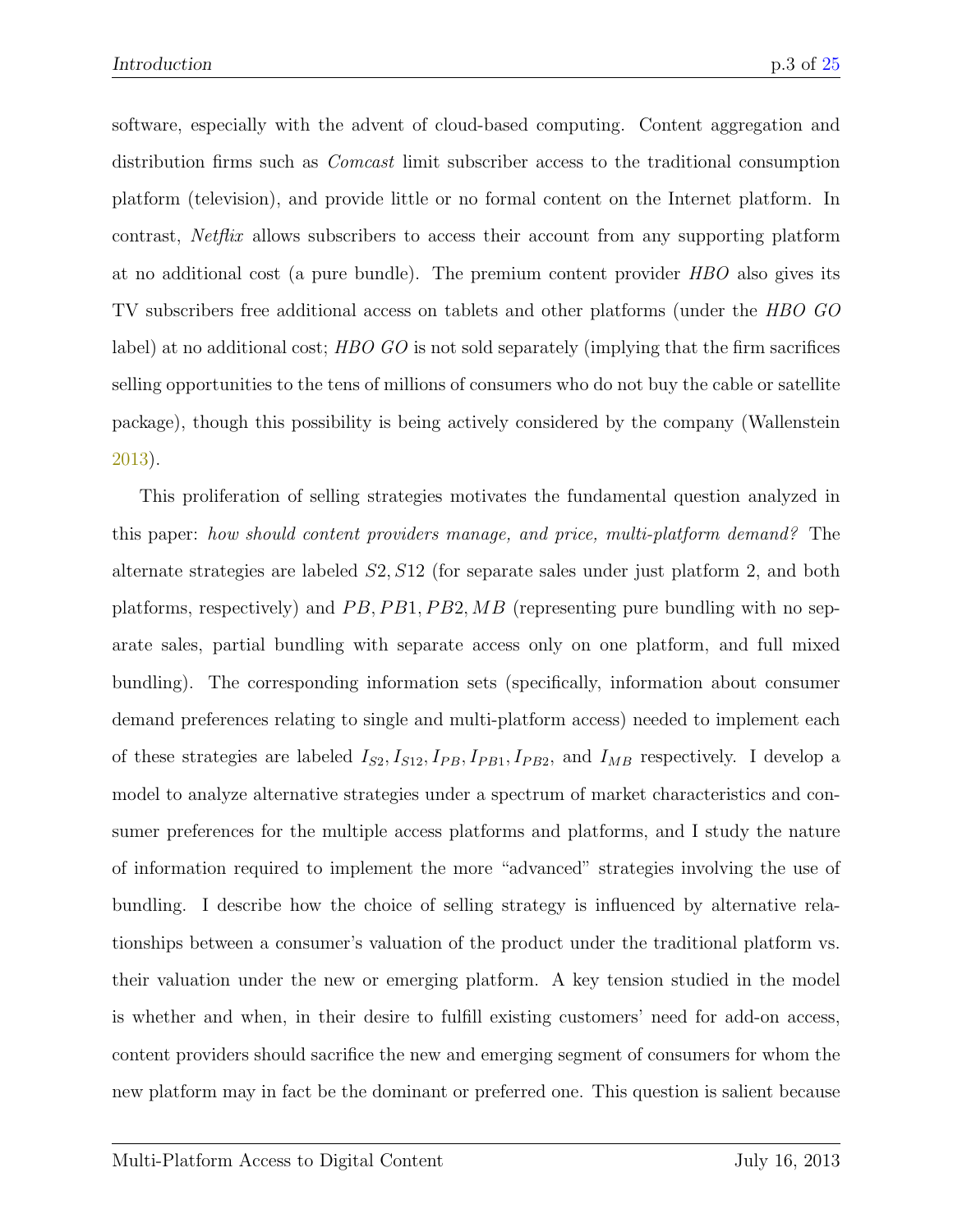many content providers have responded to multi-platform demand by simply extending access to their traditional customers under a pure bundling framework in which purchasing the traditional good is a prerequisite to gain access under the new platform.

While multi-platform access is relevant to a wide spectrum of information goods as mentioned above, the present paper and model is most suited to digital content goods (such as newspapers and magazines, movies, music, video games) rather than to computing goods such as software. This is because the model does not presently account for repeat consumption over time (software, unlike a movie, is not consumed in a single session, and the same code may be executed hundreds of times) or the impact of direct network effects (which are present and strong for many software goods). These would be good extensions, but are best left out in a first-round model. The model is also less informative for products (such as TV shows) that are distributed through intermediaries who aggregate the product into a bundle of products from other competing producers. For such products, the economic distortions caused by cross-producer aggregation must be taken into account (see e.g., Bhargava  $2012$ ); again, these are not considered in the present model but would be a good future extension.

### 2 Model

The examples given in §[1](#page-1-0) span the space of bundling strategies—pure bundling, mixed bundling, partial bundling, and unbundled sales—validating the application of the bundling framework to the multi-platform access design question. To introduce the notation formally, let  $p_1, p_2$  be the prices for purchasing platform *i*-only access (if offered), and let  $p_B$  (if offered, and if  $p_B \leq p_1 + p_2$ ) be the price for bundled access. The firm employs a bundling strategy when it offers a positive bundle discount  $\delta = p_1 + p_2 - p_B > 0$ . It will be useful to describe the firm's strategy in terms of  $p_1, p_2$  and  $\delta$  (rather than  $p_B$ ).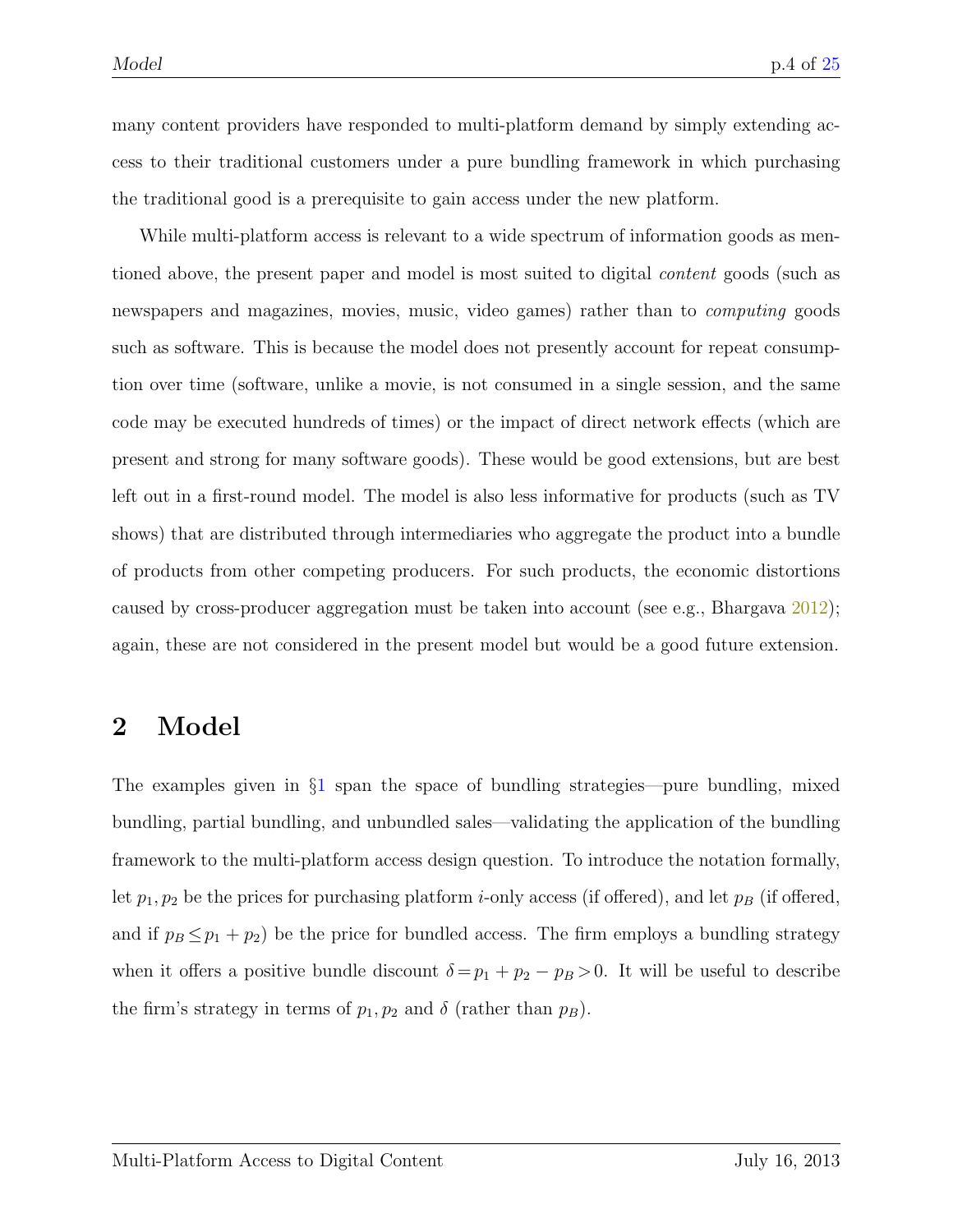### 2.1 Consumer Valuations and Purchase Decisions

For consumer x, let  $v_i(x)$  (i=1,2) denote her standalone valuation for accessing the content via platform *i*-only, and let  $v_B(x)$  be the valuation for the bundle of both platforms. For parsimony in notation we will employ the  $(x)$  qualifier only when required for clarity. The valuations  $v_i$  have continuous density  $f_i$  on the interval  $[0, a_i]$ , and cumulative distribution  $F_i$ (so that standalone demand for platform i at price p is  $D_i(p)=1-F_i(p)$ ), which is common knowledge to consumers and the firm. Both demand functions have non-decreasing elasticity, i.e., the ratio  $\frac{\mathrm{p}\cdot f_i(p)}{1-F_i(p)}$  is increasing in p. Without loss of generality, arrange consumers such that  $v_2(x)$  is weakly increasing in x (i.e.,  $v_2'(x) \ge 0$ ), and that platform 2 is the one with superior demand profile,  $D_2(p) \ge D_1(p)$  $D_2(p) \ge D_1(p)$  $D_2(p) \ge D_1(p)$   $\forall p$  (with  $a_2 \ge a_1$ ).<sup>2</sup> Generally, therefore, platform 2 would correspond to the traditional platform (usually, print or television or computer) because it tends to have the higher range of consumer valuations relative to the emerging platform (e.g., smartphone). Sometimes, the reverse might be true; for instance, *Cosmopolitan* magazine recently set a higher price for its Tablet edition than for a print subscription (Hagey [2013\)](#page-22-8). The model is equally applicable to such reverse cases, and the reader can interpret platform 2 simply as being the one with a higher range of valuations.

In general, consumers will view multiple platforms as partial substitutes for accessing the same content, albeit with different user interface features or other details. Then,  $v_B$  will be below  $v_1 + v_2$ . Let  $\tilde{v}_i \leq v_i$  be a consumer's *contingent* valuation for platform i, which is the valuation contingent on having platform j. The gap  $\tilde{\phi} = (v_1 + v_2 - v_B) = (v_i - \tilde{v}_i) = (v_j - \tilde{v}_j)$  is a bundle penalty faced by the consumer. Its magnitude depends on product features, usage characteristics, or consumer preferences. For instance, the bundle penalty for multi-platform access to music may be low because it enables access while traveling, taking a walk, or sitting in an office. An e-book novel may present a high bundle penalty because it is generally read only once.

<span id="page-5-0"></span><sup>&</sup>lt;sup>2</sup>Despite this ordering on the aggregate demand profile, a *specific* consumer might still have higher value under platform 1.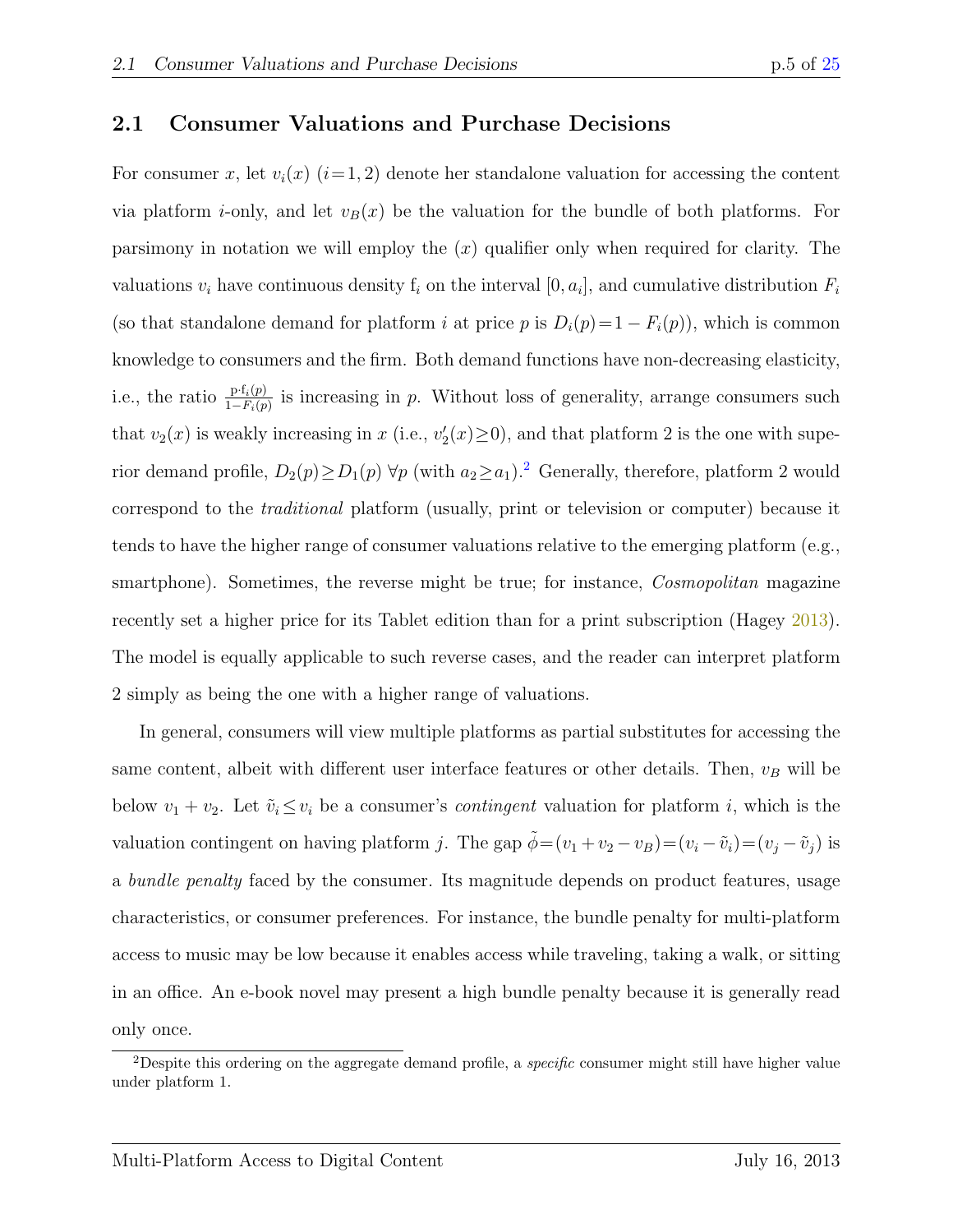When  $v_B < v_1 + v_2$ , then consumers' attitudes towards multi-platform access can be summarized via two related concepts: the bundle penalty and, conversely, the increase in valuation from moving from single-platform to multi-platform access. For convenience and because platform 2 is designated as the traditional platform, we define both these concepts as proportional to the base valuation for platform 2.

**Definition 1** (Consumer attitude towards multi-platform access). For consumer  $x$ ,

- Penalty from overlap in platforms is  $\tilde{\phi} = \frac{\tilde{\phi}}{v_2}$  $\frac{\phi}{v_2} = 1 - \frac{\tilde{v}_2}{v_2}$  $\frac{\tilde{v}_2}{v_2}$  .
- Propensity for multi-platform access is  $\psi = \frac{v_B v_2}{v_2}$  $\frac{v_2 - v_2}{v_2} = \frac{\tilde{v}_1}{v_2}$  $\frac{\tilde{v}_1}{v_2}$  .

With bundle penalty  $\tilde{\phi} > 0$ , and if the firm prices each platform separately, then some consumers who would otherwise have purchased both platforms at prices  $p_i$  will renege from one of these purchases, and consumers for whom  $v_1 < p_1$  and  $v_2 < p_2$  (but  $v_1 + v_2 > p_1 + p_2$ ) will drop both platforms. If, however, the firm offers a bundle discount  $\delta = p_1 + p_2 - p_B$ , then consumers for whom  $\tilde{\phi} \ge \delta$  would revert to buying both platforms. Let  $\mathcal{N}_i$   $(i=1, 2)$  be the number of consumers who purchase platform *i*-only, and  $\mathcal{N}_B$  be the ones who buy both. Then, under the price vector  $(p_1, p_2, \delta)$ ,

<span id="page-6-1"></span><span id="page-6-0"></span>
$$
\mathcal{N}_i = \text{platform } i\text{-only} \equiv (v_i - p_i) \ge \max\{ (v_i - p_i) + (\delta - \tilde{\phi}) + (v_j - p_j), (v_j - p_j), 0 \} \tag{1}
$$

$$
\mathcal{N}_B = \text{multi-platform} \equiv (v_1 - p_1 + \delta - \tilde{\phi} + v_2 - p_2) \ge \max\{v_1 - p_1, v_2 - p_2, 0\} \tag{2}
$$

For a more specific formulation of these functions, consider the simple case where  $\tilde{\phi} = 0$ for all x, hence  $v_B = v_1 + v_2$ . Consumers' joint valuations for platforms 1 and 2 are distributed over a rectangle with sides of length  $a_1$  and  $a_2$  respectively. At any triplet of prices  $p_1, p_2, p_B$ (such that  $p_i \le \min\{a_i, p_B\}$  and  $p_B \le p_1 + p_2$ ) the market splits into 4 segments representing consumers who buy nothing, access under only one platform (1 or 2), or both platforms. Fig. [2](#page-7-0) depicts the 4 regions, under three scenarios which exhaustively cover the order of  $p_B, a_1$  and  $a_2$ :  $p_B \le a_1 \le a_2$ ;  $a_1 \le p_B \le a_2$ ; and  $a_1 \le a_2 \le p_B$ . If  $g(v_1, v_2)$  is the density of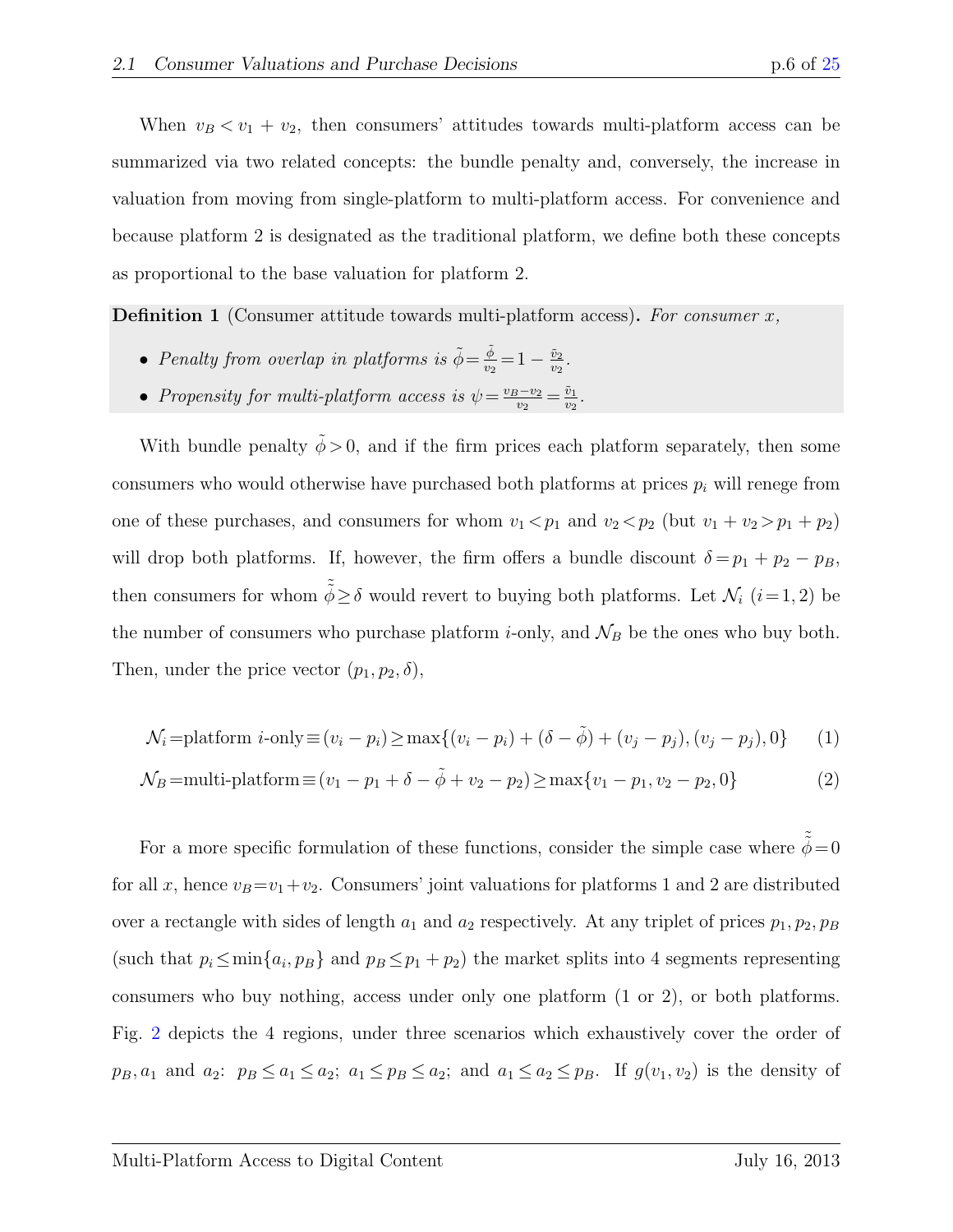

<span id="page-7-0"></span>Figure 2: Product sales under prices  $p_1, p_2, p_B$ . The three panels cover the cases  $p_B \le a_1 \le a_2$ ;  $a_1 \leq p_B \leq a_2$ ; and  $a_1 \leq a_2 \leq p_B$  respectively. Each point in the rectangle represents a consumer's valuations for the pair of platforms.

consumers with valuations  $v_i$  under platform i, then Eq. [1–](#page-6-0)[2](#page-6-1) reduce to

<span id="page-7-1"></span>
$$
\mathcal{N}_1 = \int_0^{p_B - p_1} \int_{p_1}^{a_1} g(x, y) \, dx \, dy \tag{3a}
$$

$$
\mathcal{N}_2 = \int_{p_2}^{a_2} \int_0^{p_B - p_2} g(x, y) \, \mathbf{d}x \, \mathbf{d}y \tag{3b}
$$

$$
\mathcal{N}_B = \int_{p_B - p_1}^{a_2} \int_{p_B - p_2}^{a_1} g(x, y) \, dx \, dy - \int_{p_B - p_2}^{p_1} \left( \int_{p_B - p_1}^{p_B - x} g(x, y) \, dy \right) \, dx. \tag{3c}
$$

#### 2.2 Marginal and Joint Distribution of Valuations

The formulation and results of bundling models vary according to the dependence between a consumer's valuations for the component goods, and how such dependencies are distributed across the consumer population. Variations on this dimension map the model onto different application scenarios for multi-platform access. I will examine carefully chosen points across the space of possible formulations, corresponding to zero, positive and negative correlation (see Fig. [3\)](#page-8-0). While these designs are not exhaustive, systematic comparison and contrast across these designs will yield general insights regarding how the inter-relationship between demand preferences impacts the multi-platform access strategy offered by the producer.

Zero correlation is the neutral case where valuation under the traditional platform pro-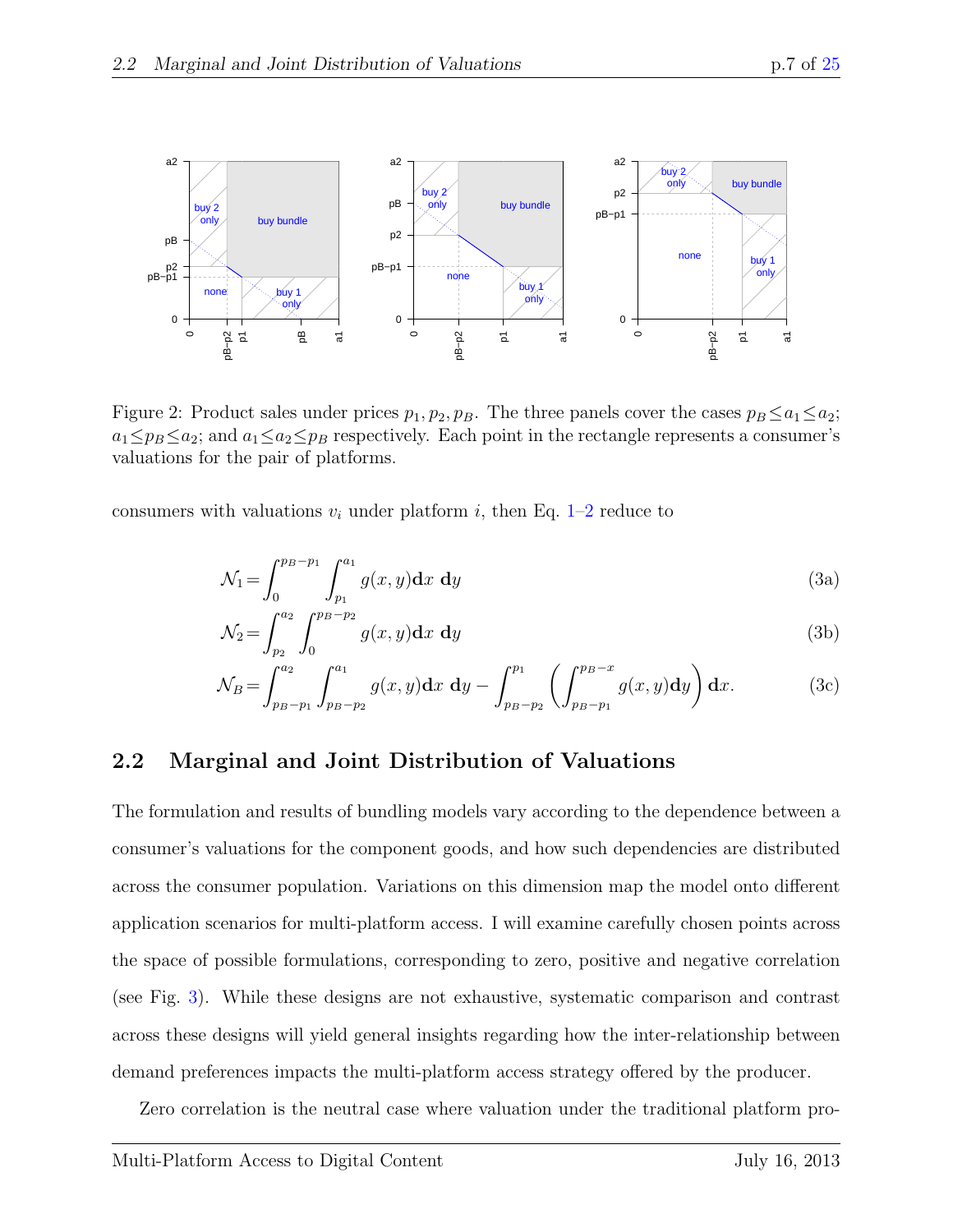

<span id="page-8-0"></span>Figure 3: Sample distribution of product valuations for platforms 1-2 under zero, positive, and negative correlation. In each plot, each dot represents a pair of consumer valuations, for platform 1 (x-value) and platform 2 (y-value).

vides, probabilistically, no information regarding valuation under the emerging platform. Negative correlation reflects products for which the traditional user base is quite conservative with respect to changing technology or delivery mechanisms. It might apply when the traditional platform uniquely retains features that are essential for higher-end consumption. For instance, consider a software product with multiple complex menus and rich multimedia displays in multiple windows. A new smartphone interface for this product may attract previous non-users but would have little value to high-value traditional users. Positive correlation, in contrast, is likely when the traditional user base embraces the new or emerging platform or views it as an extension, e.g., for news reports and magazines, or for software products with relatively simple input-output displays. It might also describe specialized devices carried by personnel such as sales staff, delivery staff, or health care professionals. A smartphone or tablet interface provides additional opportunities to consume the content.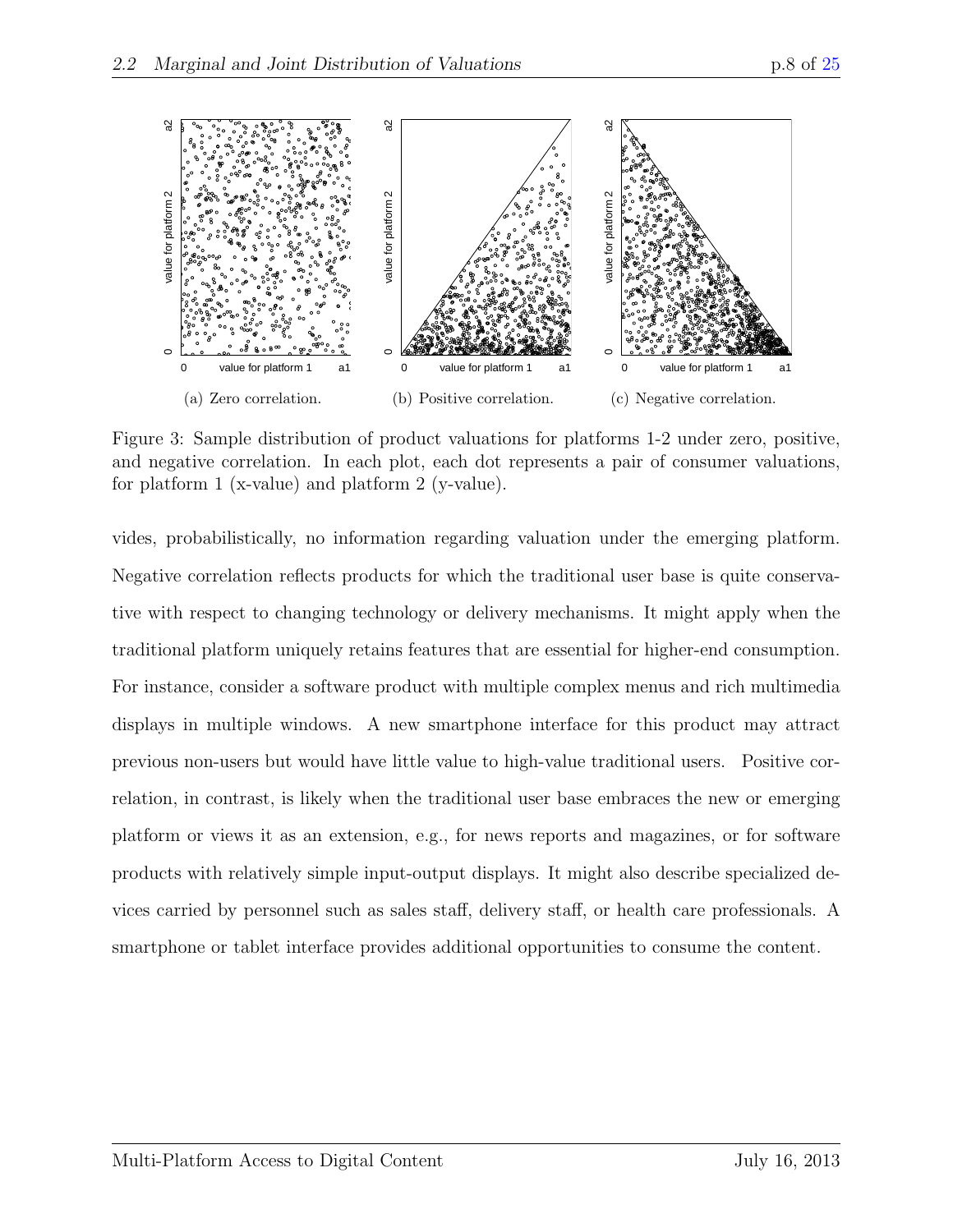#### 2.3 Framework for Analysis

The multi-platform strategy design problem can be posed as an optimization problem in the three prices  $p_1, p_2, p_B$ .

<span id="page-9-0"></span>
$$
\begin{aligned}\n\text{Maximize } \Pi &= p_1 \mathcal{N}_1 + p_2 \mathcal{N}_2 + p_B \mathcal{N}_B \\
\text{s.t. } 0 \le p_1 \le p_B, \quad 0 \le p_2 \le p_B, \quad p_B \le p_1 + p_2.\n\end{aligned} \tag{4}
$$

While detailed implementation of multi-platform strategy requires solving for optimal prices  $p_1, p_2, p_B$ , many of the insights regarding strategy design can be framed in terms of boundary conditions for this optimization problem. Specifically, when bundle penalty  $\tilde{\phi} = 0$  for all consumers, mixed bundling is relevant exactly when the problem has an interior solution in which  $p_B < p_1+p_2$  (besides  $p_1, p_2 < p_B$ ). Similarly, pure bundling is practiced when the optimal solution is at the boundary  $p_1=p_2=p_B$ , while the two partial bundling strategies occur when the optimal solution is at the respective boundary  $p_i=p_B$  (with  $p_j< p_B$ ). Finally, applications where bundling strategy is irrelevant (and separate selling is sufficient) map to conditions under which the optimal solution to the problem occurs at the boundary  $p_B = p_1 + p_2$ .

#### 2.4 Benchmark: Single-Platform Strategy

For comparison purposes, pretend that the firm wishes to provide access only via a single platform, either 1 or 2. If platform i is offered at price  $p_i$ , then there exists a unique indifference point (marginal consumer)  $\hat{x}_i$  such that a fraction  $(1 - F(\hat{x}_i))$  of the market purchases access. Using standard price optimization techniques, the optimal value of  $\hat{x}_i$  is where the demand elasticity equals 1 (assuming zero marginal cost). Hence, for the two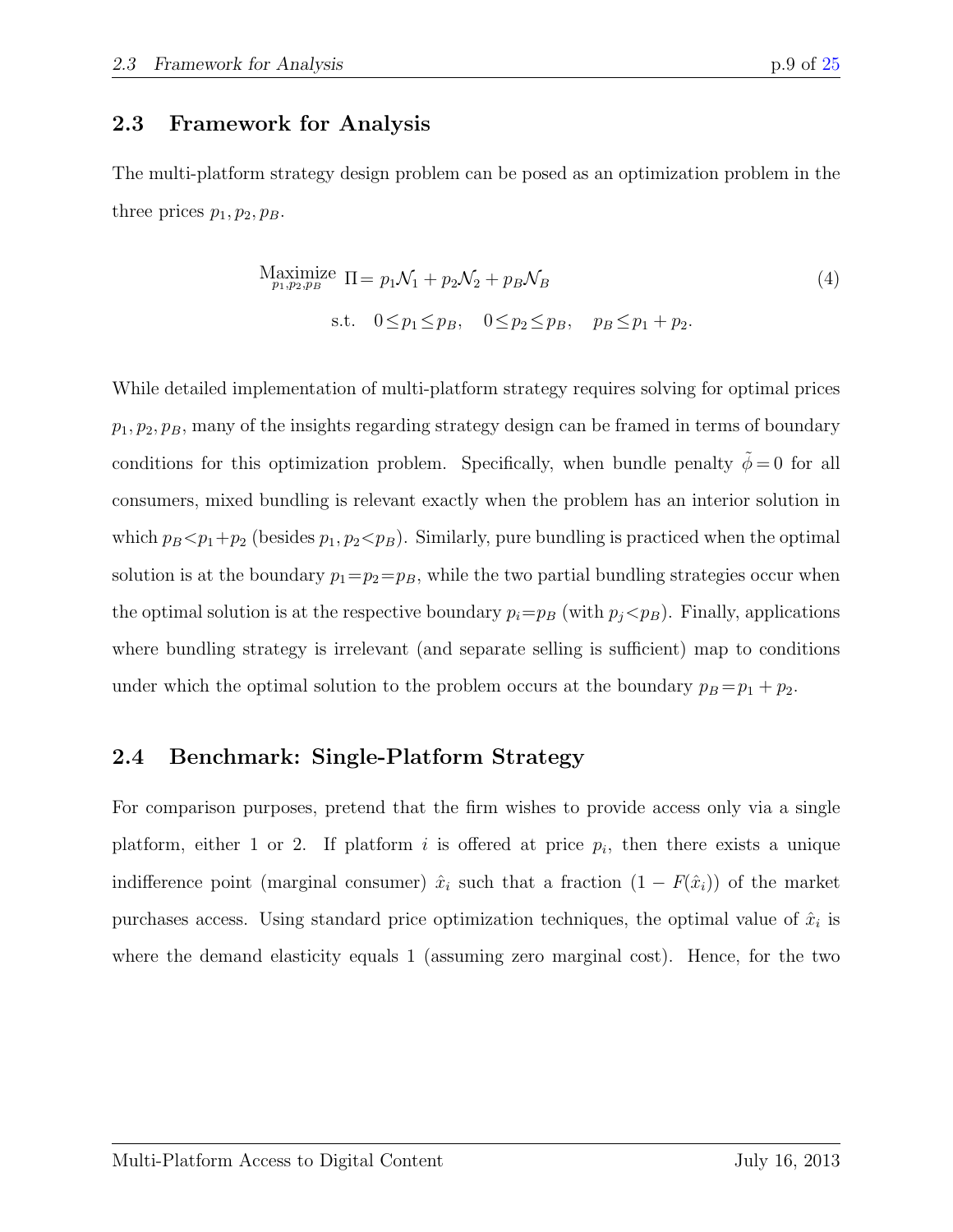cases of selling either platform 1-only or platform 2-only, these indifference points are

<span id="page-10-0"></span>
$$
\hat{x}_1 = \text{Sol.}\left[\frac{f(x)}{1 - F(x)} \times \frac{v_1(x)}{\frac{\partial}{\partial x}(v_1(x))} = 1\right]
$$
\n<sup>(5)</sup>

<span id="page-10-2"></span>
$$
\hat{x}_2 = \text{Sol.}\left[\frac{f(x)}{1 - F(x)} \times \frac{v_2(x)}{\frac{\partial}{\partial x}(v_2(x))} = 1\right].\tag{6}
$$

Because  $p_i = v_i(x)$  for the marginal consumer, the firm's optimal profit in the two cases are, respectively,  $(1-F(\hat{x}_1))v_1(\hat{x}_1)$  and  $(1-F(\hat{x}_2))v_2(\hat{x}_2)$ . The above terms can easily be extended to the case of constant positive marginal costs, simply by replacing the valuation  $v_i$  with the surplus from trade  $v_i - c_i$ .

A second useful benchmark is a restrictive case under vertically differentiated platforms (discussed in further detail in  $\S 3.1$ ), wherein every consumer has higher valuation for platform 2 than for platform 1. The restriction is that while the firm covers both platforms, it restricts each consumer to purchasing access only on a single platform (or, equivalently, that bundle penalty is so large that no consumer wants multi-platform access). There are now two indifference points separating platform-2 buyers (highest  $x$ ) from platform-1 buyers and those lowest-x customers who purchase nothing. From the vertical differentiation literature, the first indifference point  $\hat{x}_{12}$  (which separates platform-2 buyers from platform-1 buyers) is defined as

$$
\hat{x}_{12} = \text{Sol.}\left[\frac{f(x)}{1 - F(x)} \times \frac{v_2(x) - v_1(x)}{\frac{\partial}{\partial x}(v_2(x) - v_1(x))} = 1\right],\tag{7}
$$

while the second (which separates platform-1 buyers from non-buyers) is exactly the  $\hat{x}_1$ in Eq. [5.](#page-10-0) Positive sales occur for both platforms when  $\hat{x}_{12} > \hat{x}_1$ , for which Bhargava and Choudhary [2008](#page-21-5) provide the condition

<span id="page-10-3"></span><span id="page-10-1"></span>
$$
\frac{\partial}{\partial x} \left( \frac{v_1(x)}{v_2(x)} \right) \Big|_{\hat{x}_1} < 0,\tag{8}
$$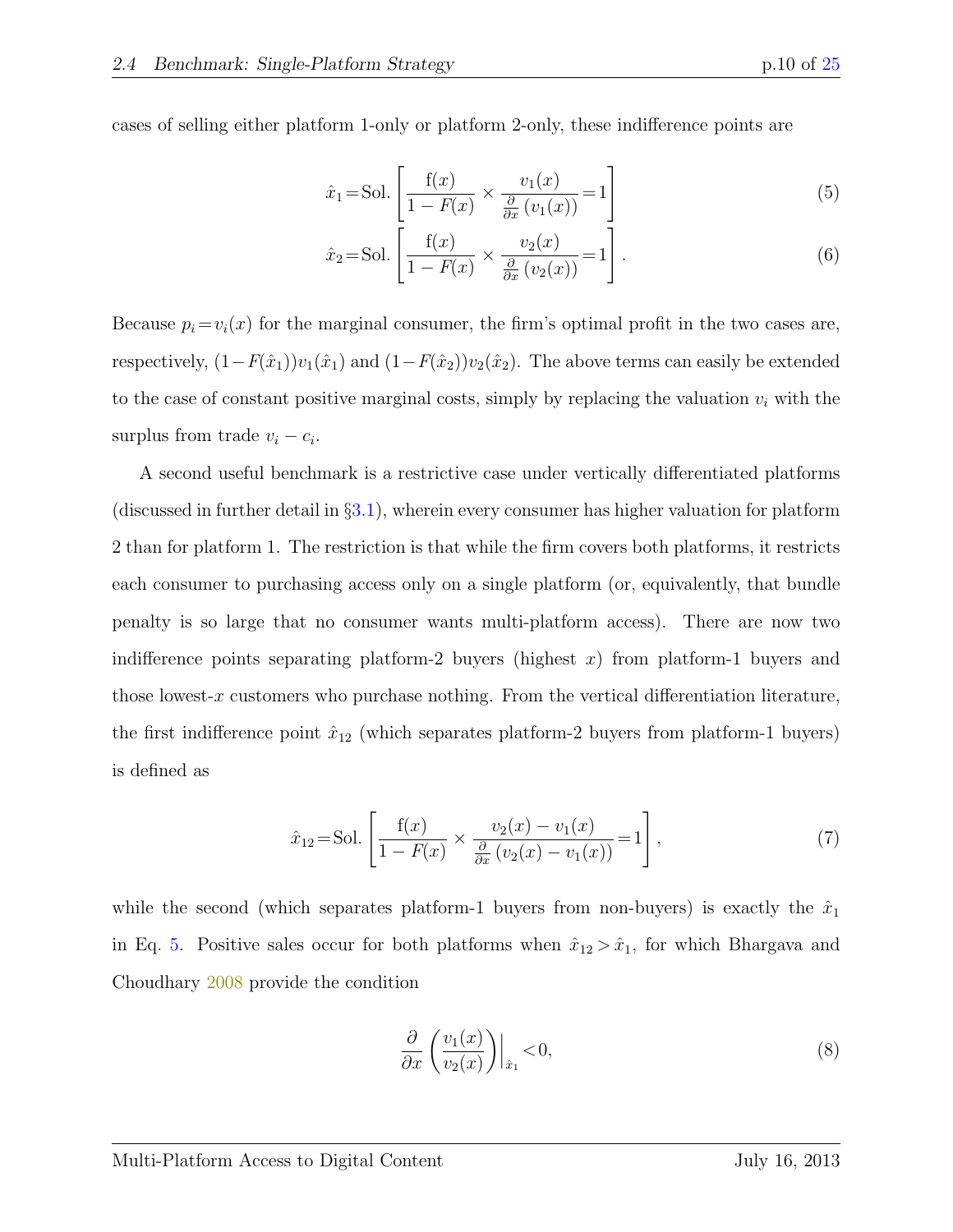When Eq. [8](#page-10-1) fails, then the firm sells platform 2 only (with indifference point  $\hat{x}_2$  in Eq. [6\)](#page-10-2), because adding platform 1 to the mix fails to improve profit.

### 3 Multi-Platform Strategy

### <span id="page-11-0"></span>3.1 Positive Correlation: Vertically differentiated platforms

Suppose that all consumers consider one platform (platform 2) more attractive. This is often the case for software products which have rich multimedia displays and require complex manipulations. For instance, consider software applications from Adobe and Autodesk, both of which have strategically chosen to offer software as a service over the Internet. Most users of Autodesk's AutoCad or Adobe's Illustrator would prefer accessing the application via fullfledged computers over smartphone and tablet devices. Since multi-platform access provides higher valuation than any single platform, we have  $v_B > v_2 > v_1$  for all consumers. Without loss of generality, assume x's are ordered such that  $v'_1(x) \geq 0$ . Let  $X_i$  be the set of consumers who purchases access under platform i (either i alone or multi-platform), given prices  $p_1, p_2, p_B$ . Following the literature on vertical differentiation, assume the single-crossing property on net utility as specified below.

<span id="page-11-1"></span>**Assumption 1** (Single-Crossing Property). With x's arranged such that  $v'_1(x) \ge 0$ , the incremental benefit from higher-valued platforms is increasing in x:  $\frac{\partial}{\partial x}(v_2(x) - v_1(x)) \ge 0$  and  $\frac{\partial}{\partial x} (v_B(x) - v_i(x)) = \frac{\partial \tilde{v}_j}{\partial x} \geq 0.$ 

The single-crossing property ensures that at any triplet of prices, the highest-x consumers (but possibly none) will purchase the bundle; the next-highest (again, possibly none) purchase platform 2 and then 1 in sequence; while the lowest-x consumers will purchase nothing. Of the different market share combinations implied by this, one can be trivially ruled out, that only platform 1 is sold; trivially, the firm could increase profit by setting prices such that the same group buys platform 2 instead. Standard incentive compatibility constraints (and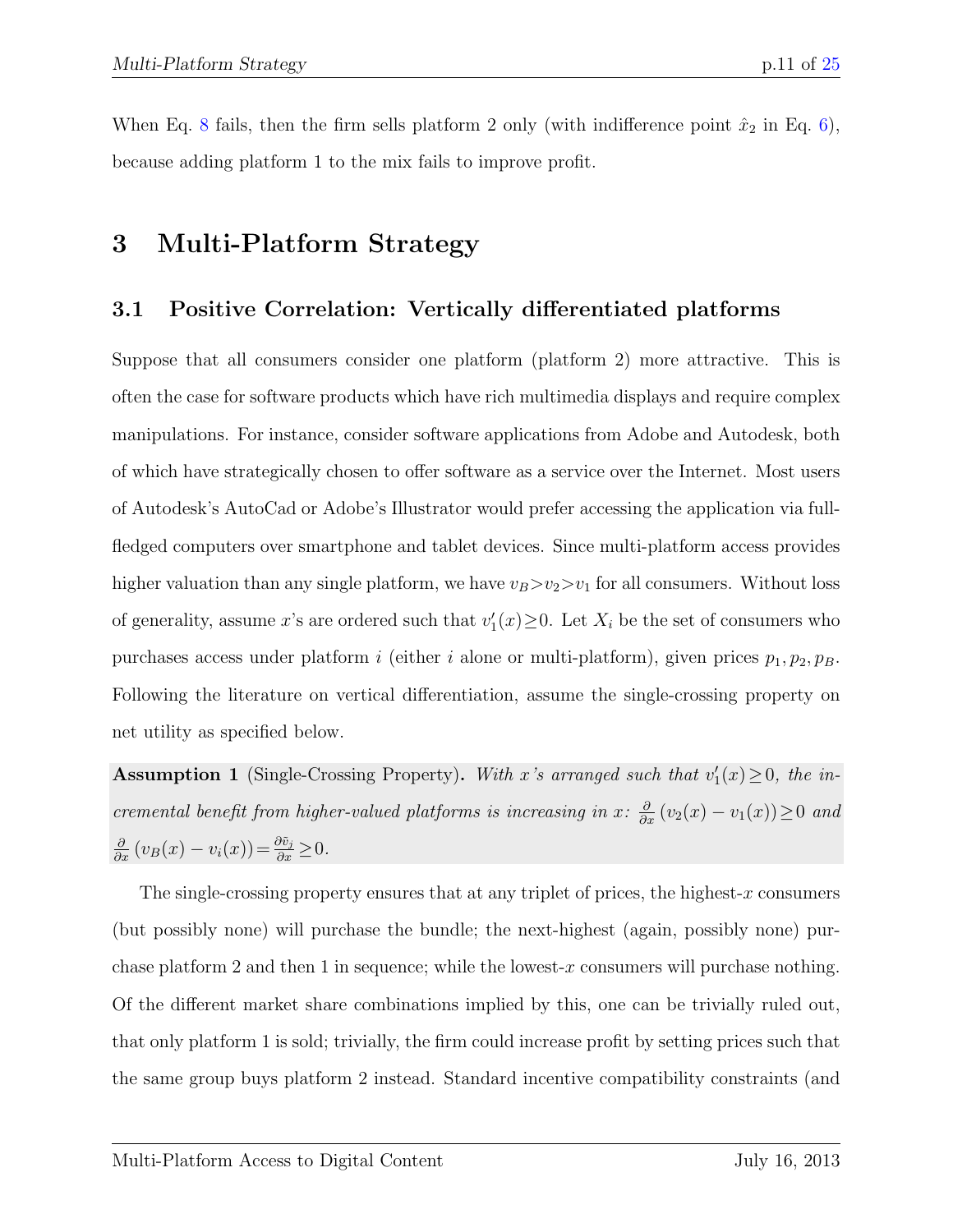the individual rationality constraint for platform 1) yield the following indifference points,

$$
v_B(\hat{x}_{B2}) - p_B = v_2(\hat{x}_{B2}) - p_2 \tag{9}
$$

$$
v_2(\hat{x}_{12}) - p_2 = v_1(\hat{x}_{12}) - p_1 \tag{10}
$$

$$
v_1(\hat{x}_1) - p_1 = 0. \tag{11}
$$

If these points are strictly ordered with  $0 \lt \hat{x}_1 \lt \hat{x}_{12} \lt \hat{x}_{B2}$ , then they define a mixed bundling solution where  $\mathcal{N}_B = (1 - F(\hat{x}_{B2}))$  (customers with  $x \ge \hat{x}_{B2}$  purchase multi-platform access),  $\mathcal{N}_2 = (F(\hat{x}_{B2}) - F(\hat{x}_{12}))$ , and  $\mathcal{N}_1 = (F(\hat{x}_{12}) - F(\hat{x}_1))$ . From first-order conditions, the firm's profit,

$$
\Pi = (1 - F(\hat{x}_{B2})) (v_B(\hat{x}_{B2}) - v_2(\hat{x}_{B2})) + (1 - F(\hat{x}_{12})) (v_2(\hat{x}_{12}) - v_1(\hat{x}_{12})) + (1 - F(\hat{x}_1)) v_1(\hat{x}_1)
$$

is maximizing by setting  $\hat{x}_1$  as in Eq. [5,](#page-10-0)  $\hat{x}_{12}$  as in Eq. [7](#page-10-3) and  $\hat{x}_{B2}$  as below.

<span id="page-12-0"></span>
$$
\hat{x}_{B2} = \text{Sol.} \left[ \frac{f(x)}{1 - F(x)} \times \frac{v_B(x) - v_2(x)}{\frac{\partial}{\partial x} (v_B(x) - v_2(x))} = 1 \right]
$$
\n(12)

If the constraint  $\hat{x}_1 < \hat{x}_{12}$  is violated (no one buys platform 1 alone), then the partial bundling menu  $\{2, B\}$  is plausible, with indifference points  $\hat{x}_2$  as in Eq. [6](#page-10-2) and  $\hat{x}_{B2}$  as in Eq. [12.](#page-12-0) If  $\hat{x}_{12} < \hat{x}_{B2}$  is violated (no one buys platform 2 alone), then the menu  $\{1, B\}$  is plausible, with indifference points  $\hat{x}_1$  (Eq. [5\)](#page-10-0) and  $\hat{x}_{B1}$  defined analogously to Eq. [12.](#page-12-0) When neither of the partial bundles yields strict ordering in the indifference points, then the pure bundle solution is characterized by the indifference point  $\hat{x}_B$  defined analogously to Eq. [5.](#page-10-0) Hence the alternative multi-platform selling strategies map to the interior vs. boundary optima to the firm's profit maximization problem.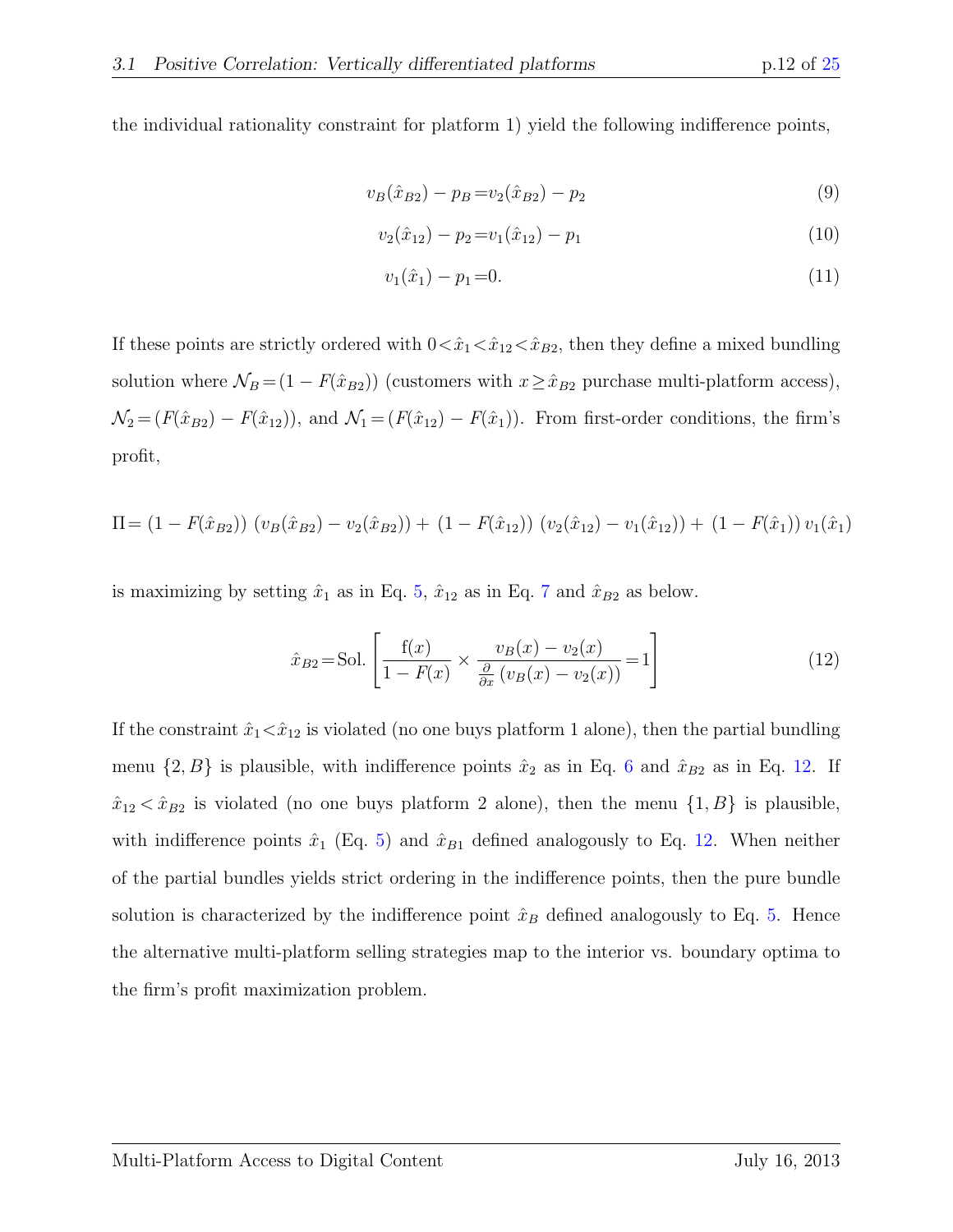<span id="page-13-3"></span>Proposition 1. Under Assumption [1](#page-11-1) and non-decreasing demand elasticity,

1. full mixed bundling is optimal when Eq. [8](#page-10-1) holds and, with respect to valuation  $v_2$ , the ratio (value difference upon adding platform 1 vs. dropping down to platform 1) is increasing at  $\hat{x}_{12}$ ,

$$
\frac{\partial}{\partial x}\left(\frac{\tilde{v}_1(x)}{v_2(x)-v_1(x)}\right)\Big|_{\hat{x}_{12}} > 0 \qquad \left(i.e., \frac{\tilde{v}_2(x)}{v_2(x)-v_1(x)}, \frac{\tilde{v}_1(x)}{\tilde{v}_2(x)} \text{ increasing at } \hat{x}_{12}\right). \tag{13}
$$

2. a partial bundle  $\{1, B\}$  is better when Eq. [13](#page-13-0) fails, but propensity for multi-platform access (relative to platform 1 only) is increasing at  $\hat{x}_1$ ,

<span id="page-13-1"></span><span id="page-13-0"></span>
$$
\frac{\partial}{\partial x} \left( \frac{\tilde{v}_2(x)}{v_1(x)} \right) \Big|_{\hat{x}_1} > 0. \tag{14}
$$

3. a partial bundle  $\{2, B\}$  is better when Eq. [8](#page-10-1) fails but propensity for multi-platform access (relative to platform 2 only) is increasing at  $\hat{x}_2$ ,

<span id="page-13-2"></span>
$$
\frac{\partial}{\partial x} \left( \frac{\tilde{v}_1(x)}{v_2(x)} \right) \Big|_{\hat{x}_2} > 0. \tag{15}
$$

4. pure bundling (single price for accessing both platforms) is optimal when Eqs. [14](#page-13-1)[–15](#page-13-2) fail, i.e., higher-value consumers have lower propensity for multi-platform access.

While the above provides exact conditions for optimality of the full mixed bundling strategy (or, conversely, for  $\mathcal{N}1$  or  $\mathcal{N}2$  to be zero), it can also be applied to develop a more practical understanding of when  $\mathcal{N}1$  and/or  $\mathcal{N}2$  become too small to be viable. In the multi-platform strategy, it is worthless to sell platform 1 by itself when the ratio  $\frac{v_1(x)}{v_2(x)}$  is quite similar (or increasing) for all x in the neighborhood of  $\hat{x}_1$ . That is, not only should the decreasing ratio condition be satisfied, but in fact the ratio should be sharply decreasing in order for the strategy to be truly impactful. Incidentally, the condition is identical to that needed to ensure positive sales of platform 1 in th vertical differentiation benchmark with the restriction that each consumer purchases at most one platform. Similarly, separate sales of platform 2 are meaningless when the ratio  $\frac{\tilde{v}(x)}{v_2(x)-v_1(x)}$  is quite similar (or decreasing) for all x in the neighborhood of  $\hat{x}_{12}$ . Notably, these pivotal points  $\hat{x}_1$  and  $\hat{x}_{12}$  are simply the values that are featured in a standard two-product vertical differentiation pricing problem.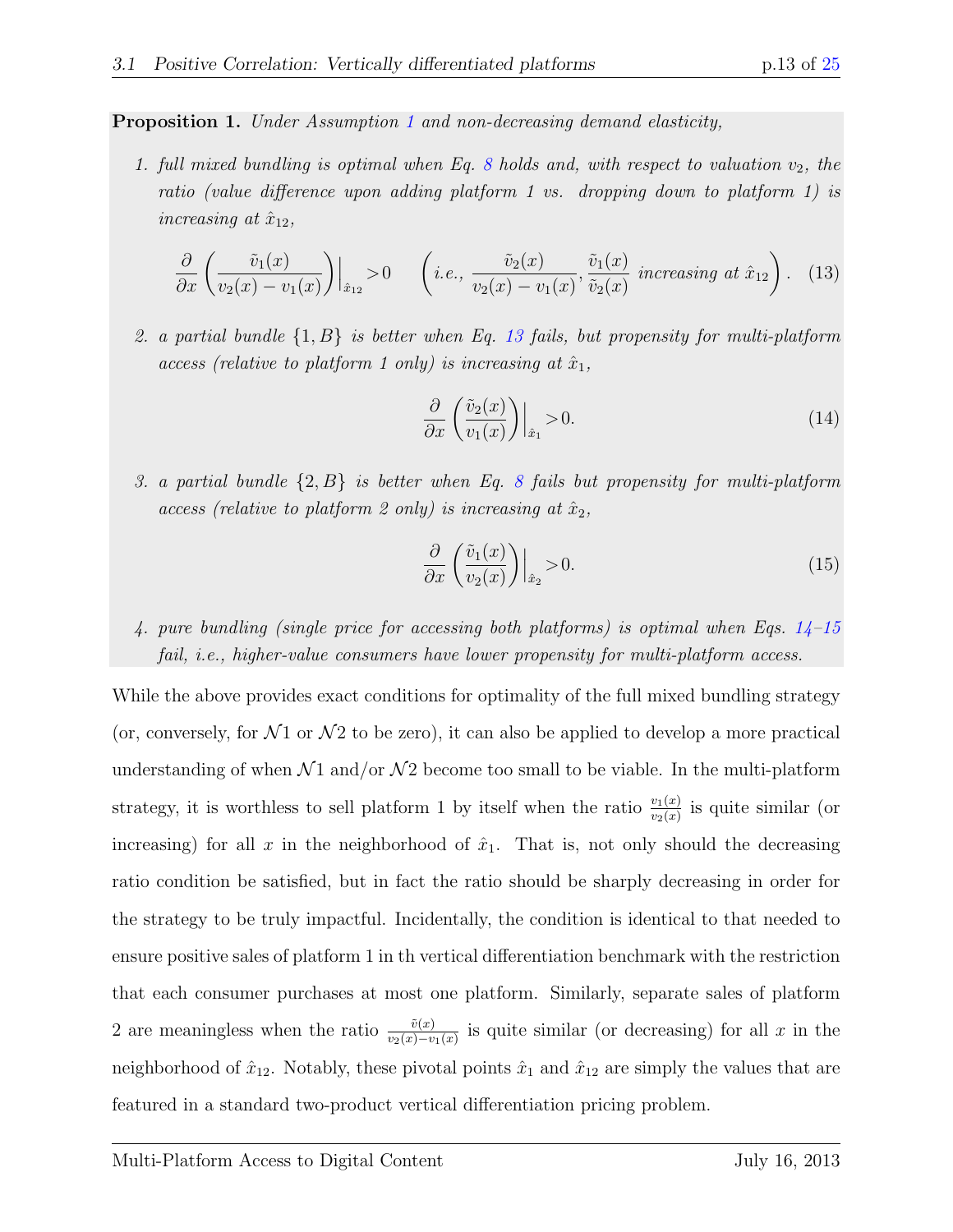Proposition [1](#page-13-3) generalizes Banciu et al. [2010'](#page-21-6)s result that was derived for the restricted case of constant marginal valuations for quality  $(v_2 = \lambda v_1 \text{ with } \lambda > 1$ , and  $v_B = \gamma v_1 \text{ with }$  $\gamma > \lambda$ , implying constant rather than strictly increasing ratio  $\frac{\partial \tilde{v}_i(x)}{\partial \tilde{v}_i(x)}$  $\partial v_j(x)$ . Then there is no benefit from offering vertically differentiated products, and selling only the highest quality (i.e., the pure bundle) is optimal and yields identical allocation and profits as separate selling (because  $X_1 = X_2$ ). However, when higher-valuation customers "care sufficiently more" for multi-platform access (i.e., they have a higher proportional increase in value relative to single-platform access), then the firm can profitably segment the market. In this case, there are two choices because the single-platform segment can be given either platform 1 or 2. Because platform 2 is deemed the higher-valuation platform, offering it in a partial bundling strategy would cause more cannibalization and competition with the multi-platform bundle. Hence the optimal partial bundle has the lower-valuation platform 1, while those who seek platform 2 are convinced to pay a slightly higher price in return for the 1-2 bundle.

It is hard to apply Proposition [1](#page-13-3) definitively to specific products without accurate empirical data about users' demand preferences. However, as an example of its relevance, consider the following conjecture with regard to Autodesk's products for 3D design in engineering and entertainment. Autodesk products were traditionally available for computer workstations but now are also available for mobile devices. These products are used by both industry professionals and mass consumers such as amateurs, students, and hobbyists. Not only do professionals have higher value for computer-based access, but likely obtain only a small proportional increase in valuation upon adding smartphone or tablet access which provides a relatively crippled user experience for such complex applications. The reverse might be true for mass users who can accomplish a lot with a tablet device, relative to their value for workstation use. Hence (with the workstation as the base platform) these professionals have lower relative propensity for multi-platform access, and the partial bundle {2, B} may not be profitable. However, the property is reversed when considering the mobile device as the base platform  $(j=1$  in Proposition [1\)](#page-13-3). The ratio  $\frac{\tilde{v}_i(x)}{v_j(x)}$  is now increasing in x, making partial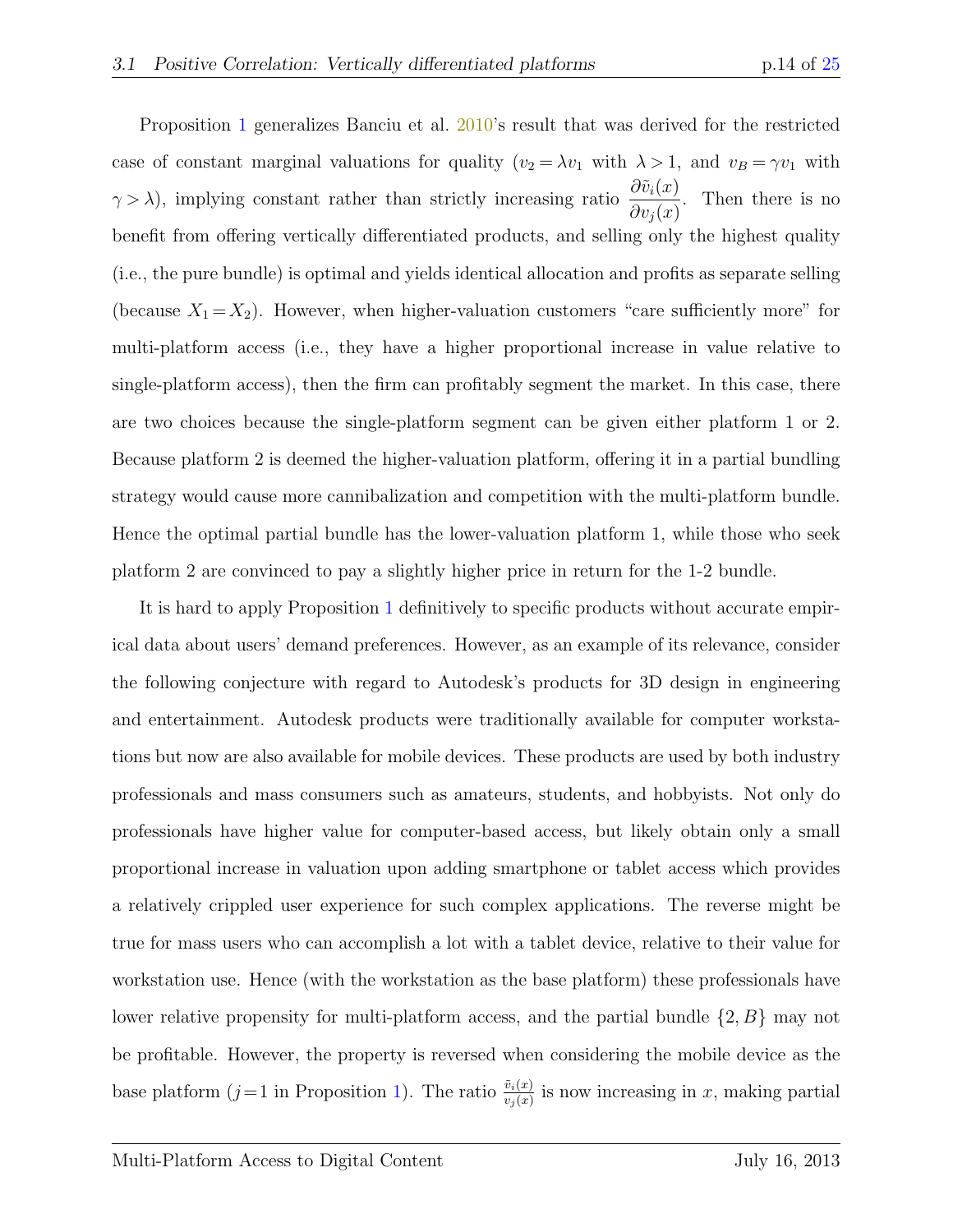bundling optimal. The firm should offer a relatively low-priced access over mobile devices, and bundle mobile access for free for buyers of a premium-priced workstation product. Of course, in practice, it might also be useful to offer a limited-feature workstation version to mass consumers at a lower price.

Another notable aspect about Proposition [1](#page-13-3) is that it provides guidance about the design of a multi-platform strategy without requiring much additional information than what the firm might need to sell the platforms separately without a coordinated bundle discount. Ap-plying Proposition [1](#page-13-3) requires knowledge of platform valuations  $v$  and contingent valuations  $\tilde{v}$ , especially around the critical points  $\hat{x}_1, \hat{x}_2, \hat{x}_1$ . Of these, knowledge about valuations at  $\hat{x}_1$  and  $\hat{x}_2$  is needed simply in order to implement a single-platform strategy with either platform 1 or 2 respectively. And knowledge about contingent valuations is needed simply to price the two platforms if the firm were selling both even without a bundle discount. The only additional information needed is whether the various ratios in the proposition are increasing or decreasing in  $x$  especially at these critical points. It is also notable that the result holds regardless of the specific distribution of valuations as long as the demand functions have non-decreasing demand elasticities; this requirement is satisfied by distributions that have a monotone hazard rate. The result is also applicable under various levels and forms of bundle penalty, and does not require specific functional relationships between valuations of each platform.

#### 3.2 Independent Platforms

Consider the case where the two platforms are essentially independent in value-provision in the sense that i) each consumer's value from one platform is independent of her having or not having the second platform (i.e.,  $v_B = v_1 + v_2$ , or bundle penalty  $\tilde{\phi} = 0$ ), and ii) a consumer's valuation for one platform provides no additional information about her value for the second platform (the distributions  $f_1$  and  $f_2$  have zero correlation). As noted earlier, the two platforms may be asymmetric in terms of total market demand, with platform 2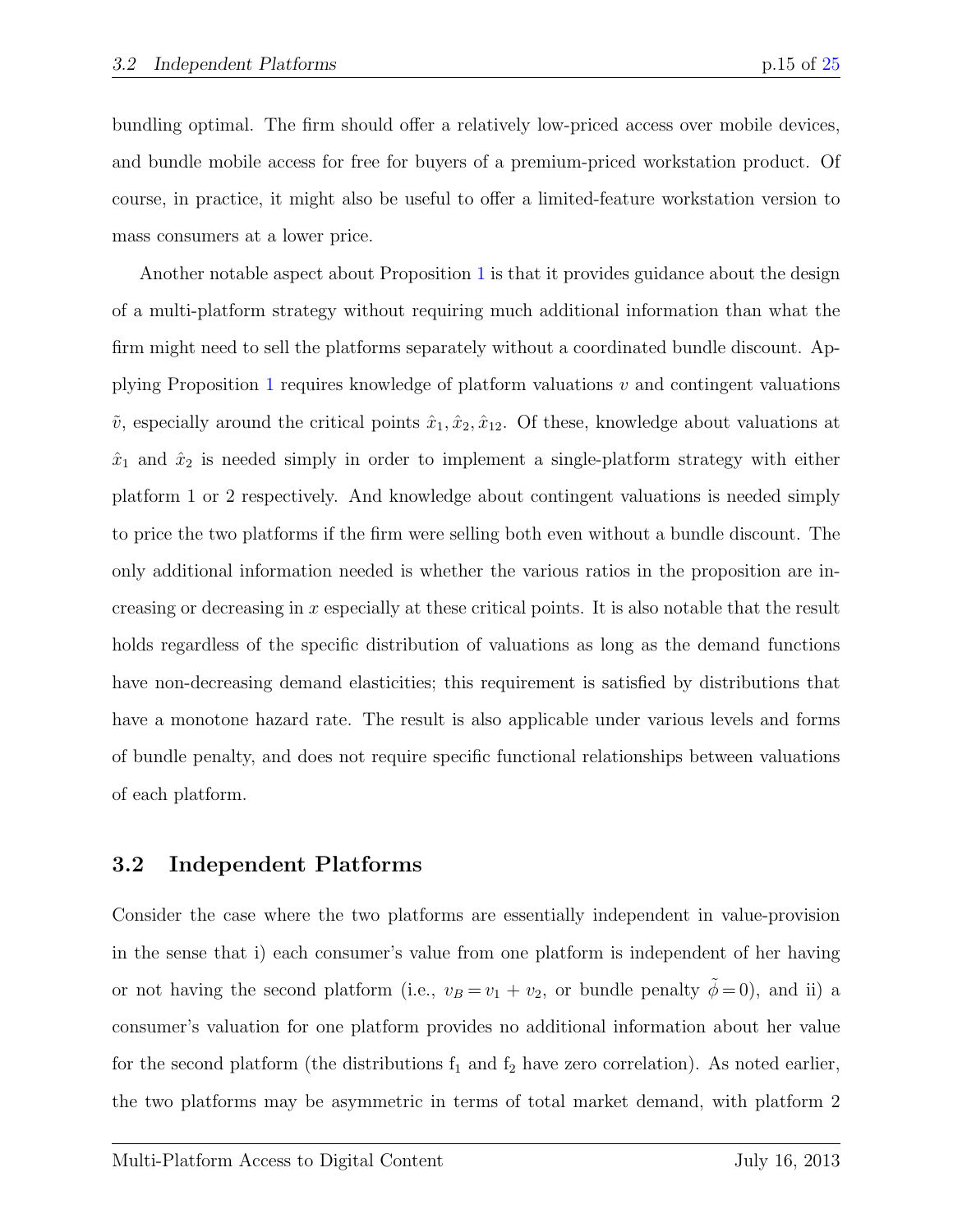(labeled as the existing technology) having the superior demand profile. For mathematical and computational convenience in analyzing this case, it is useful to employ a specific distribution of standalone valuations for each platform. In absence of any other information, we assume that these marginal distributions  $f_1$  and  $f_2$  have uniform density.

<span id="page-16-0"></span>Assumption 2 (Demand for each platform). Consumer valuations for obtaining service via platform 1 (or 2) are distributed uniformly in an interval  $[0, a_1]$  (respectively,  $[0, a_2]$ ).

<span id="page-16-2"></span>Assumption 3 (Zero Correlation). A consumer's valuations for platforms i and j are independent. The joint distribution covers the unit rectangle  $[(0,0),(0,a_2),(a_1,a_2),(a_1,0)].$ 

<span id="page-16-1"></span>**Assumption 4** (Zero Bundle Penalty). A consumer's multi-platform valuation  $v_B$  is the sum of her valuations for each platform alone.

Building on the results of Bhargava [2013](#page-21-7) yields the following insights. Let's start with the simpler case of pure digital goods for which  $w_1=0=w_2$  is a reasonable assumption. From Proposition 3 in Bhargava [2013,](#page-21-7) full mixed bundling is optimal when the two platforms have relatively similar demand profiles (specifically,  $a_1 \in \left[\frac{a_2}{2}\right]$  $\left(\frac{a_2}{2}, a_2\right]$ , while partial bundling with platform 1 and the bundle becomes dominant otherwise (when  $a_1 \leq \frac{a_2}{2}$  $\frac{u_2}{2}$ ). The bundle discount computed as a proportion of the sum of the costs of each single platform,  $\frac{p_1+p_2-p_B}{p_1+p_2}$ —also depends on the relative similarity of demand profiles, i.e., on the attractiveness of mixed bundling. It is easily seen that the proportional bundle discount increases with  $a_1$ ; this is because demand profiles for the two platforms become more balanced as  $a_1$  increases towards  $a_2$ . Conversely, bundle discount decreases with  $a_2$  because the profiles get sharply distinct—leading to a partial bundling optima—as  $a_2$  increases and becomes further distant from  $a_1$ .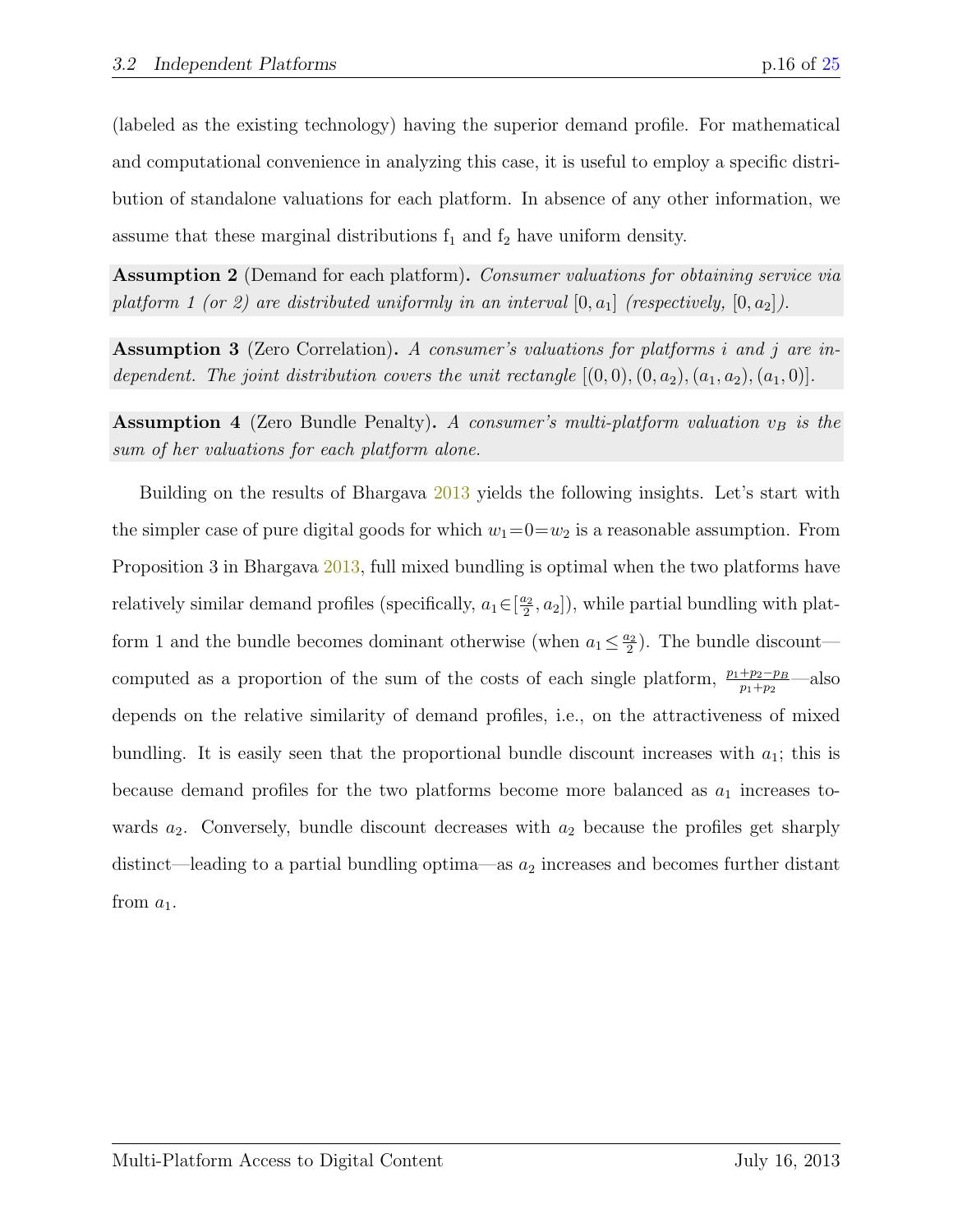<span id="page-17-0"></span>**Proposition 2.** When consumer valuations for the traditional and emerging platforms are mutually independent with demand profiles satisfying Assumptions  $2-4$ , then the optimal strategy is to

- 1. sell separate access to each platform as well as discounted access to the bundle, when the demand profiles for the two platforms are relatively similar  $(i.e., a_1 \text{ is no less than})$ *approximately*  $\frac{1}{2}$  $a_2-w_2$  $\frac{-w_2}{a_2},$
- 2. provide buyers of the traditional platform with free access to the emerging platform but also offer for-fee access to the emerging platform only, when the demand profile for the emerging platform is sufficiently weak ( $a_1$  is less than approximately  $\frac{1}{2}$ )  $a_2-w_2$  $\frac{-w_2}{a_2}$ .

The bundle discount is highest when per-unit costs are zero, decreases as unit costs increase, and is most sensitive to the unit cost of providing access via the emerging platform.

The core insight from Proposition [2](#page-17-0) is relatively easy to state. Practice mixed bundling when the two platforms are somewhat balanced in demand profiles. When they are not, then offer the weak-demand platform separately (targeting those consumers who do value it highly), but also bundle it for free with the strong-demand one. While this latter strategy resembles "tying" it does not have the typical motive behind tying, that is to leverage a strong product into driving sales of the weaker product or one that has strong competition. Instead the main reason to avoid selling platform 2 by itself is simply that a product line with both platform 2-alone and the bundle would have too much internal cannibalization because most consumers would have relatively similar values for these two items when platform 1 valuations are very weak.

The condition of independent and additive valuations applies to, or approximates, several applications of multi-platform access. For instance, consider two platforms—workstation and tablet—for an enterprise information system that lets users view informational reports as well as manipulate the data in the system. Workstation access to the system might be needed for making full use of multimedia and graphical report formats or for entering large amounts of data. Tablet device access might provide mobile access and be highly convenient for browsing predefined reports and minimal data entry. The tablet platform provides added functionality (mobility, convenience) rather than substitute the value provided by workstation access. The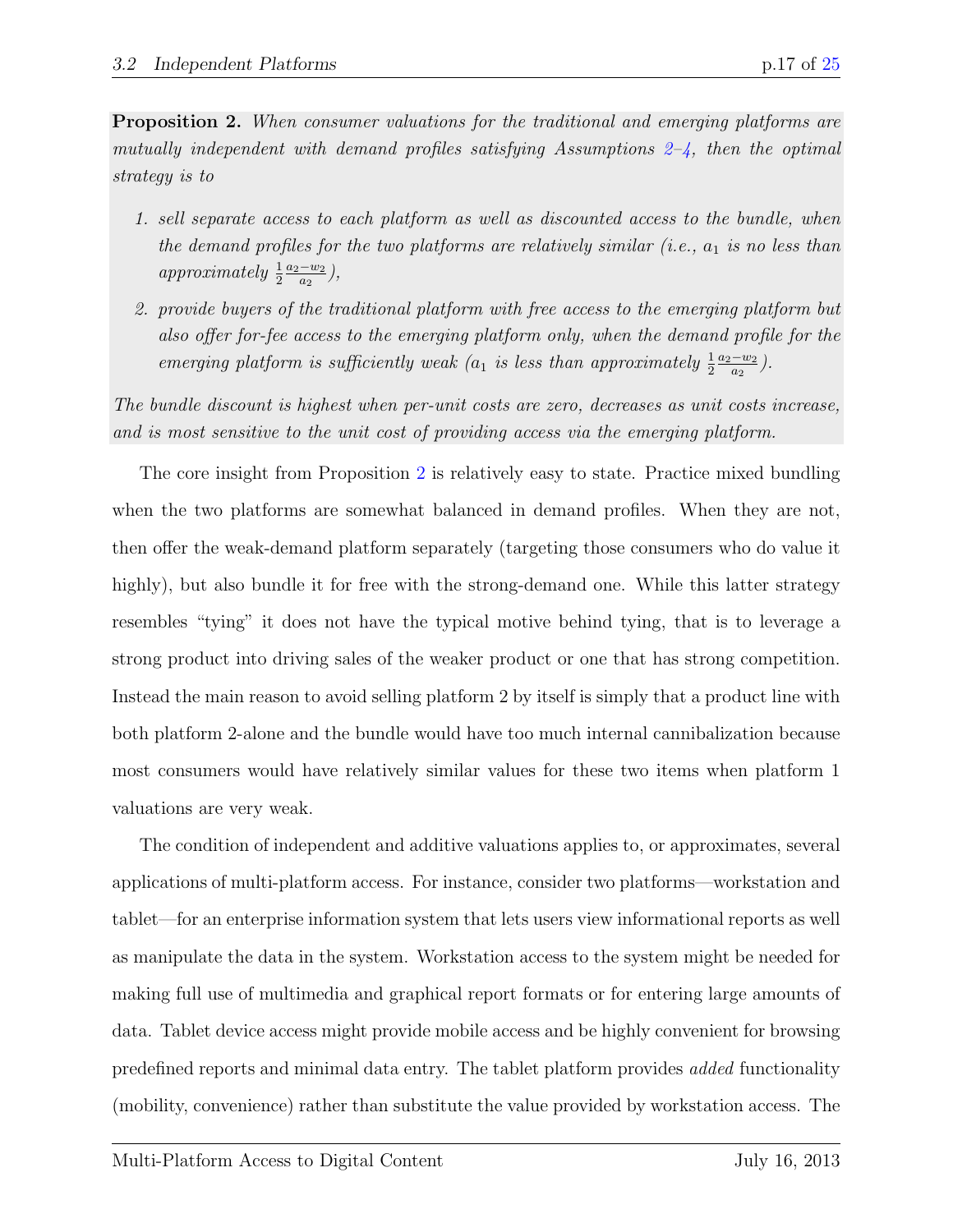zero correlation assumption may also fit this setting because users' valuation for workstation provides little information about their value for mobility and convenience. Proposition [2](#page-17-0) then provides clear guidance for designing the multi-platform strategy. Exact prices for each platform and the bundle can be determined using formulæ given in Bhargava [2013.](#page-21-7) Moreover, prior work by Long [1984;](#page-22-9) McAfee et al. [1989](#page-22-2) suggests that the design guidelines provided in Proposition [2](#page-17-0) are actually robust and applicable even when valuations are sub-additive and when the distribution of consumer valuations are not independent (as long as they are not too positively correlated).

#### 3.3 Constant Bundle Penalty

Assumption 5 (Constant bundle penalty). All consumers perceive the same bundle penalty  $\phi = v_1 + v_2 - v_B \ge 0.$ 

Next, consider the case where the bundle penalty  $\tilde{\phi}$  is identical for all consumers. The constant penalty assumption has previously been used in Armstrong [2013,](#page-21-8) while Venkatesh and Kamakura [2003](#page-22-10) employed a constant *proportional* penalty equaling  $\theta(v_1 + v_2)$ . Now, because of the constant value  $\tilde{\phi}$  in Eq. [1–](#page-6-0)[2](#page-6-1) the multi-platform strategy analysis can be reduced to an equivalent mathematical problem by setting bundle penalty to 0 (i.e.,  $v_B = v_1 + v_2$ ) but adding  $\tilde{\phi}$  to the effective bundle price viewed by consumers who are considering multiplatform consumption. That is, for now let  $\tilde{p}_B$  represent the actual bundle price set by the firm, so that the  $p_B$  in Fig. [2](#page-7-0) and Eq. [3](#page-7-1) (which define the sales levels  $\mathcal{N}_1, \mathcal{N}_2, \mathcal{N}_B$ ) actually refers to  $p_B = \tilde{p}_B + \tilde{\phi}$ , while the bundle price in the firm's profit function (Eq. [4\)](#page-9-0) is replaced by  $p_B - \tilde{\phi}$ . Further adopting Assumptions [2](#page-16-0) and [3](#page-16-2) (uniform distribution of valuations for each platform, and zero correlation between the two distributions), the optimization problem is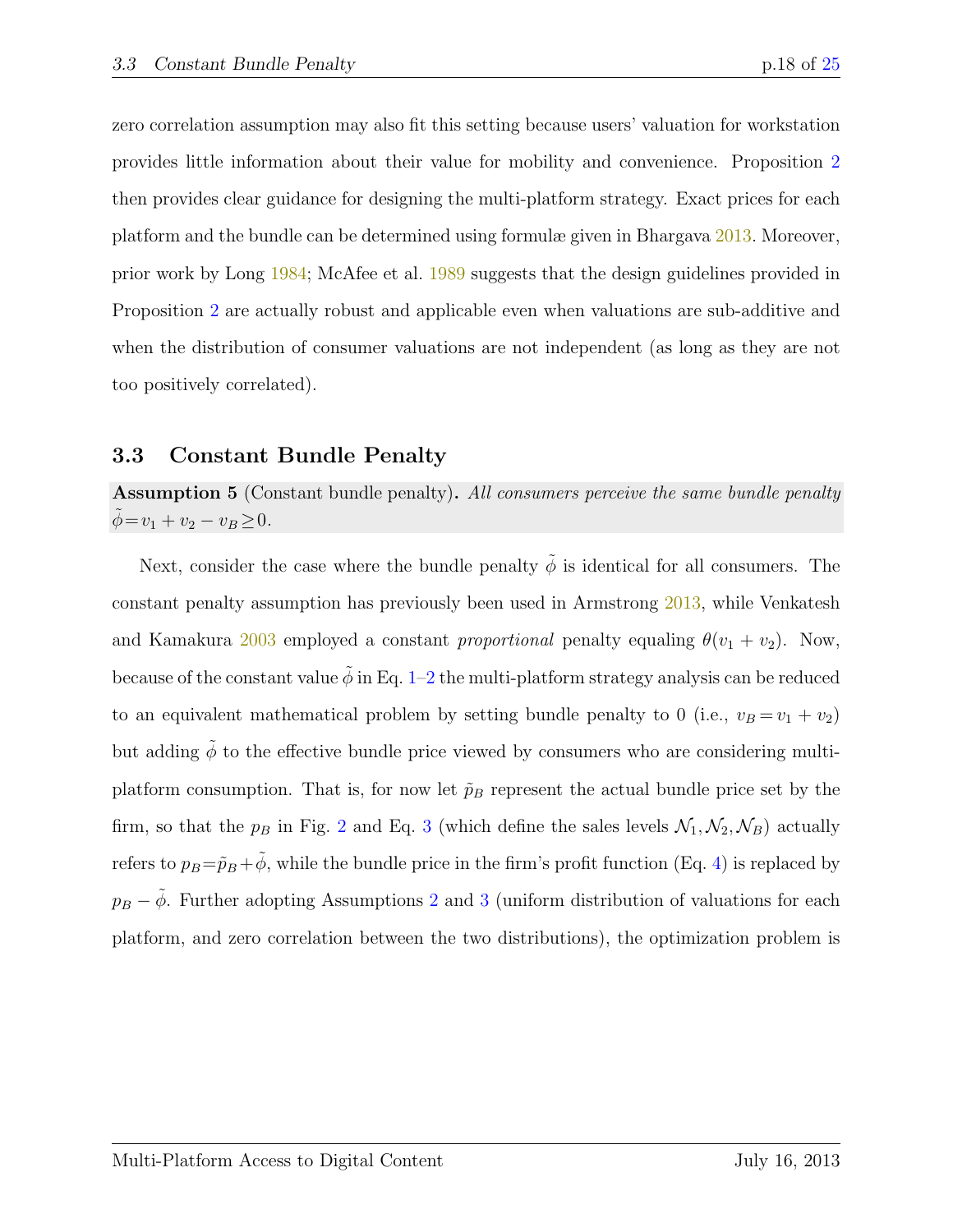refined to

<span id="page-19-1"></span>
$$
\begin{aligned}\n\text{Maximize } \Pi &= p_1(a_1 - p_1)(p_B - p_1) + p_2(a_2 - p_2)(p_B - p_2) \\
&\quad + (p_B - \tilde{\phi}) \left( (a_2 - p_B + p_1)(a_1 - p_B + p_2) - \frac{(p_1 + p_2 - p_B)^2}{2} \right) \\
\text{s.t. } 0 \le p_1 \le \min\{a_1, p_B - \tilde{\phi}\}, \quad 0 \le p_2 \le \min\{a_2, p_B - \tilde{\phi}\}, \quad p_B \le p_1 + p_2 + \tilde{\phi}.\n\end{aligned} \tag{16}
$$

First-order conditions with respect to  $p_1$  and  $p_2$  are quadratic, implying the possibility (combined with the third condition) that the optimization problem has at least 4 critical points. The following result prunes the list of candidate optima.

<span id="page-19-0"></span>**Lemma 1** (Component Prices). In the optimal mixed bundle solution, the component prices  $p_1$  and  $p_2$  are uniquely specified as a function of the bundle price  $p_B$ ,

<span id="page-19-3"></span>
$$
p_1 = \frac{1}{6} \left( 3p_B + (2a_1 - \tilde{\phi}) - |\sqrt{(3p_B - 2a_1 + \tilde{\phi})^2 + 12\tilde{\phi}(a_1 - p_B)}| \right)
$$
(17a)

$$
p_2 = \frac{1}{6} \left( 3p_B + (2a_2 - \tilde{\phi}) - |\sqrt{(3p_B - 2a_2 + \tilde{\phi})^2 + 12\tilde{\phi}(a_2 - p_B)}| \right).
$$
 (17b)

Lemma [1](#page-19-0) facilitates insights into the nature of the optimal solution—whether it involves full, partial, or no bundling, and under what conditions. Bhargava [2013](#page-21-7) demonstrated (under the special case  $\phi=0$ ) that full bundling is optimal when the range of valuations under the two platforms is comparable, and that partial bundling (with only platform 1 being priced independently) is optimal when the range is substantially different. Extending the result to the  $\phi > 0$  case, we find that

<span id="page-19-2"></span>**Proposition 3.** The optimal solution to the multi-platform access design problem (Eq. [16\)](#page-19-1) is

- 1. a partial bundle strategy—sell the bundle and sell access on the new platform 1 alone—when  $a_2 \ge 2a_1 + \tilde{\phi}$ . Optimal prices are  $p_B = a_2$  and  $p_1 =$ 1 6  $((3a_2 + 2a_1 - \tilde{\phi}) - \sqrt{(3a_2 - 2a_1 - \tilde{\phi})^2 + 4a_1\tilde{\phi}})$
- 2. sell both platforms separately and as a bundle (mixed bundling) when  $a_2 < 2a_1 + \tilde{\phi}$ .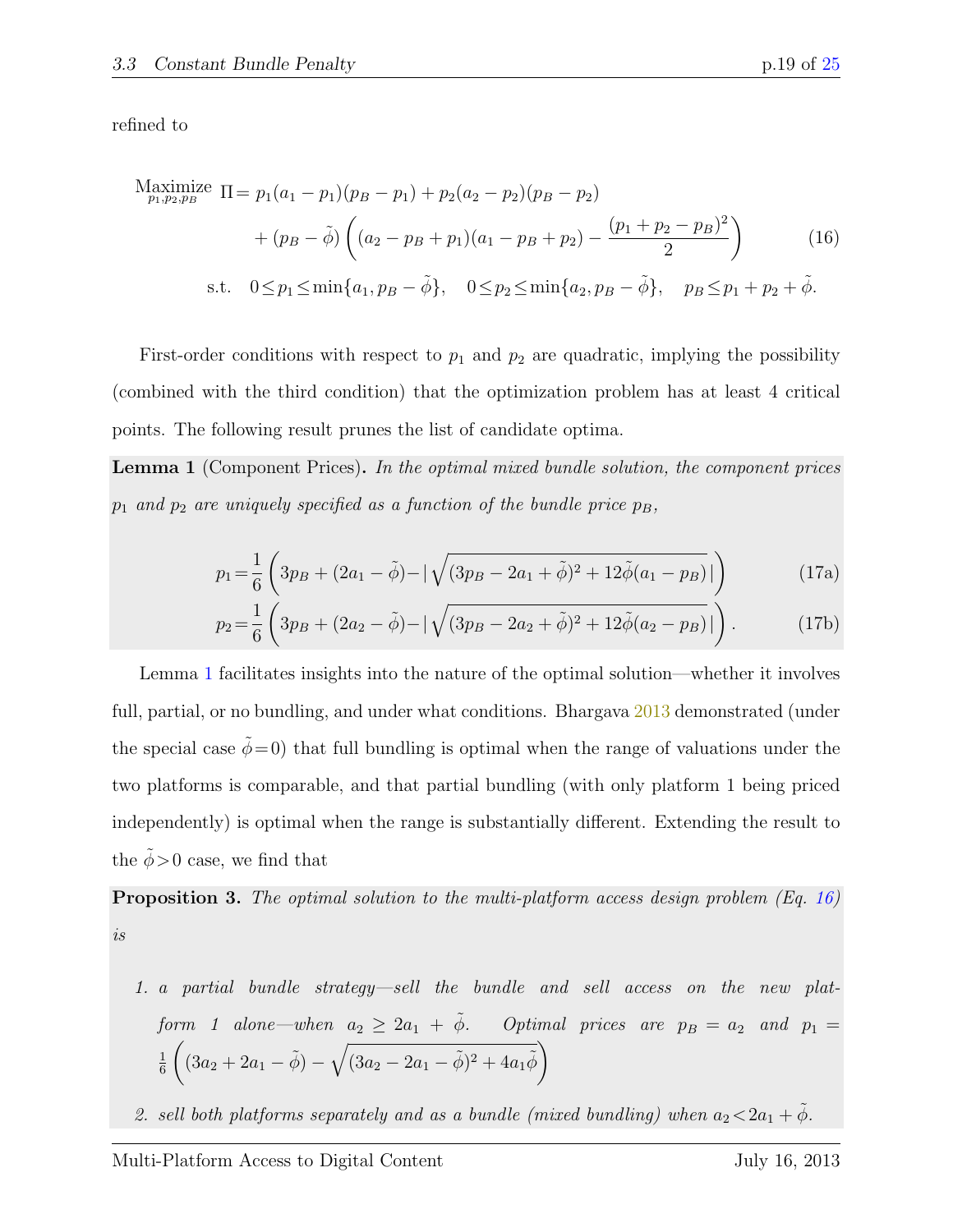A full mixed bundling strategy is optimal when the two platforms have comparable aggregate distribution of valuations; otherwise, a partial bundling strategy is optimal wherein the platform which commands far stronger valuations is not offered separately. The partial bundle is consistent with the maximal differentiation principle: the firm's product line contains the two options that are most different from each other, avoiding internal competition between two options that have relatively similar value. Compare the solution with the special case where the two platforms have no substitution effect (i.e.,  $\tilde{\phi} = 0$ , no bundle penalty). Then partial bundling becomes active when  $a_2$  exceeds  $2a_1$ . Hence the insight from Proposition [3](#page-19-2) is that a positive bundle penalty makes partial bundling less likely; another way to interpret the result is that a greater difference in valuations is needed before switching from mixed bundling to the partial bundling strategy wherein the elimination of separate sales for platform 2 makes bundling more dominant.

# 4 Conclusion

This paper is still a work in progress. The core question of designing a multi-platform strategy is framed in terms of bundling two related platforms, creating a choice between pure bundling (one price gets both platforms), mixed bundling (price each platform separately, and offer discount for getting both) and partial bundling (one platform is sold separately and is bundled with the second). Mathematical models for bundling are inherently complex to analyze, and the relevant model for this paper has multiple complexities: correlated demand distributions; sub-additive valuations; and asymmetric platforms. Nevertheless, I have been able to develop some useful insights regarding the design of the multi-platform strategy. When the platforms are vertically differentiated, then offering multi-platform discounts helps the firm if higher-value customers have greater propensity for multi-platform access. When consumer valuations for the traditional and emerging platforms are mutually independent with demand profiles, then full mixed bundling is optimal when the demand profiles for the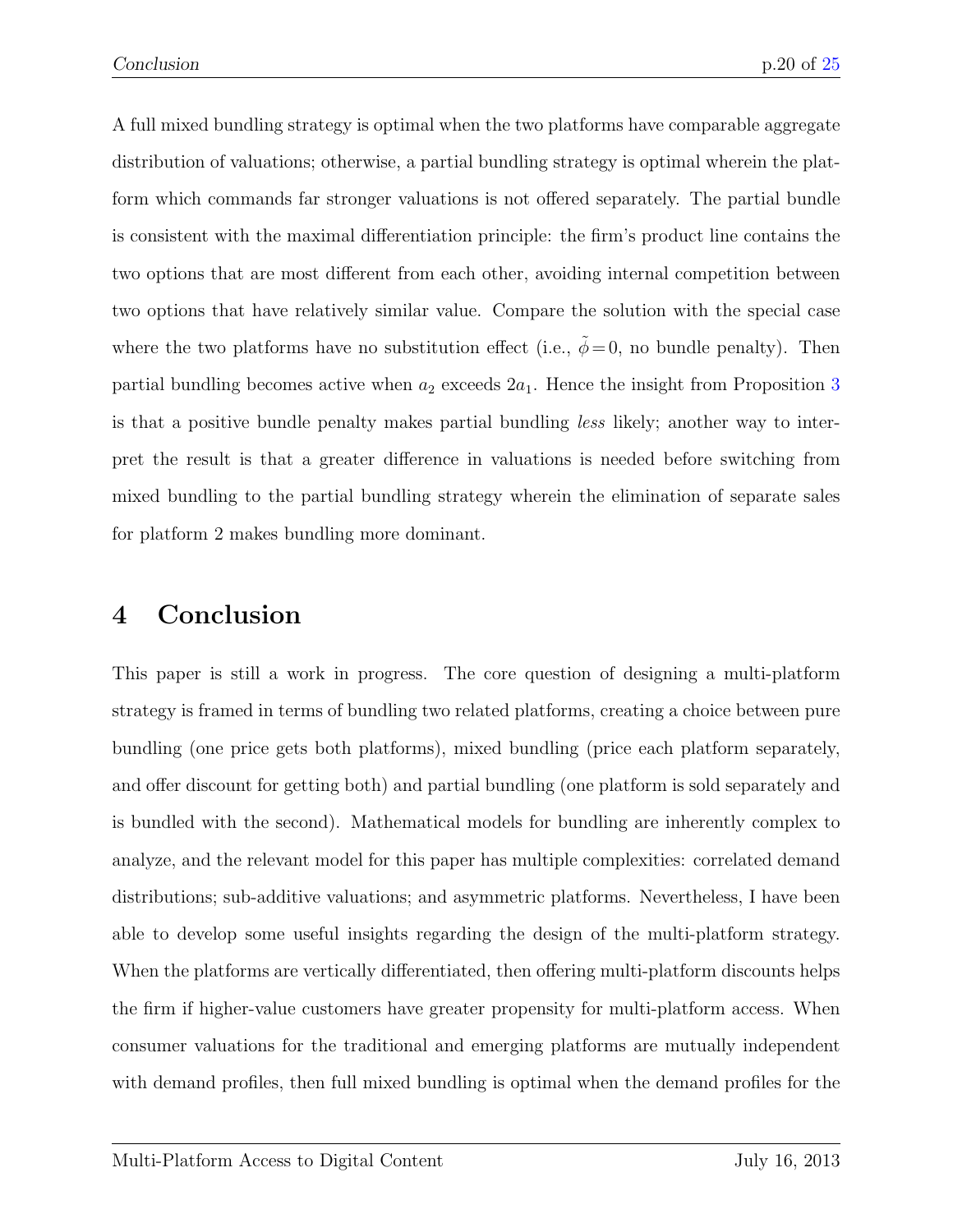two platforms are relatively similar; otherwise the superior platform included access to the weaker one which is also priced separately. When platforms behave more like substitutes, then such partial bundling is less likely to be optimal. While these are preliminary results, I believe that the model presented here lays a useful foundation for further exploration and analysis, and intend to continue this work in the next few days up to the Symposium and later.

### References

- <span id="page-21-0"></span>Adams, William James and Janet L. Yellen (1976). "Commodity Bundling and the Burden of Monopoly". In: The Quarterly Journal of Economics 90.3, pp. 475–498. URL: [http:](http://ideas.repec.org/a/tpr/qjecon/v90y1976i3p475-98.html) [//ideas.repec.org/a/tpr/qjecon/v90y1976i3p475-98.html](http://ideas.repec.org/a/tpr/qjecon/v90y1976i3p475-98.html).
- <span id="page-21-8"></span>Armstrong, Mark (2013). "A more general theory of commodity bundling". In: Journal of Economic Theory 148, pp. 448–472.
- <span id="page-21-6"></span>Banciu, Mihai et al. (2010). "Bundling Strategies When Products Are Vertically Differentiated and Capacities Are Limited". In: Management Science 56.12, pp. 2207–2223.
- <span id="page-21-4"></span>Bhargava, Hemant K. (2012). "Retailer-Driven Product Bundling in a Distribution Channel". In: Marketing Science 31.6, pp. 1014–1021.
- <span id="page-21-7"></span>— (2013). "Mixed Bundling of Two Independently-Valued Goods". In: Management Science.
- <span id="page-21-5"></span>Bhargava, Hemant K. and Vidyanand Choudhary (2008). "When is Versioning Optimal for Information Goods?" In: Management Science 54 (May 2008), pp. 1029–1035.
- <span id="page-21-1"></span>Burstein, M. L. (1960). "The Economics of Tie-In Sales". In: The Review of Economics and Statistics 42 (1 1960), pp. 68–73.
- <span id="page-21-2"></span>Carbajo, José et al. (1990). "A Strategic Motivation for Commodity Bundling". In: The Journal of Industrial Economics 38.3.
- <span id="page-21-3"></span>Eisenmann, Thomas et al. (2011). "Platform envelopment". In: Strategic Management Jour-nal 32.12, pp. 1270–1285. doi: [10.1002/smj.935](http://dx.doi.org/10.1002/smj.935).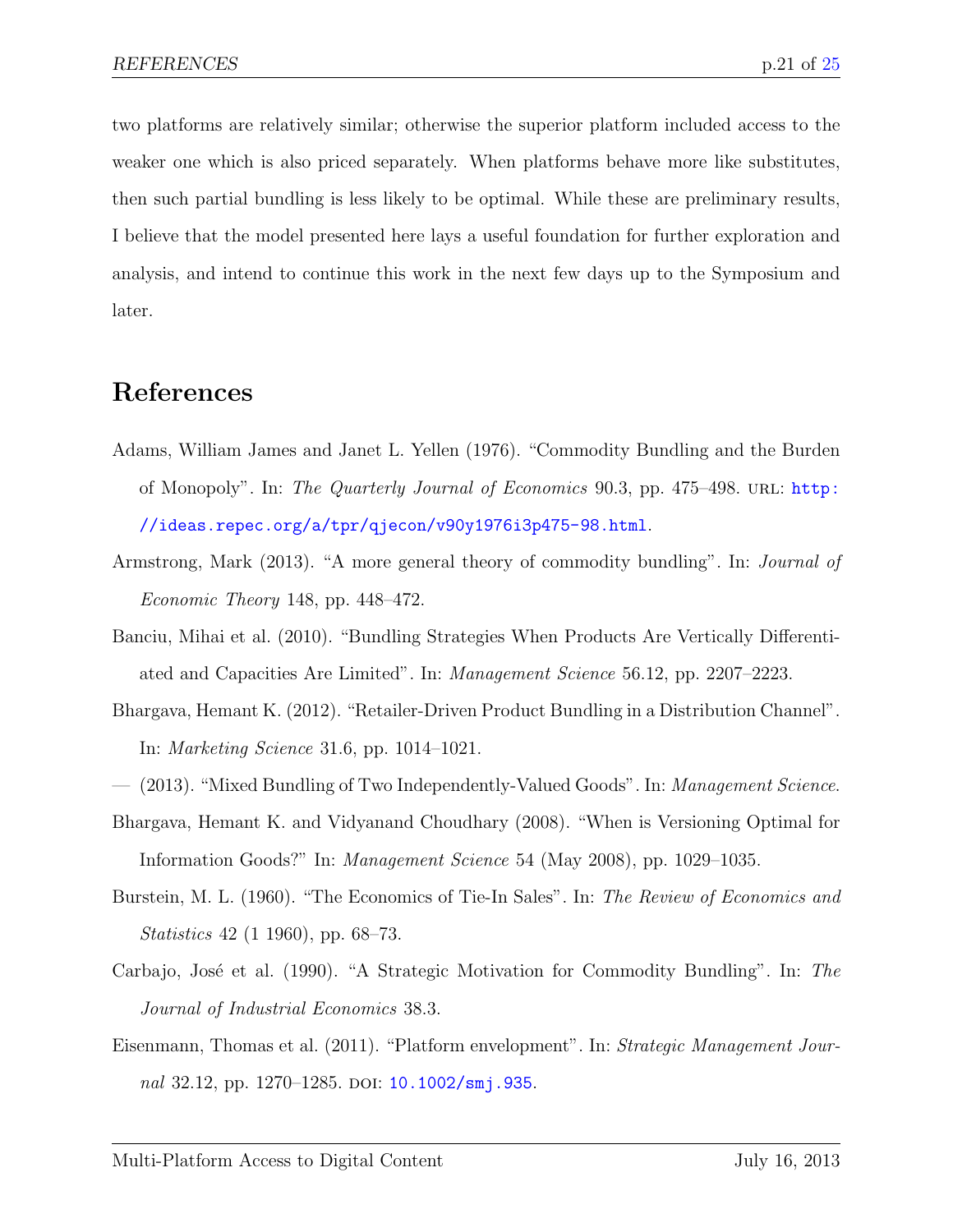- <span id="page-22-3"></span>Evans, David S. and Michael A. Salinger (2005). "Why Do Firms Bundle and Tie? Evidence from Competitive Markets and Implications for Tying Law". In: Yale Journal on Regulation 22.1.
- <span id="page-22-8"></span>Hagey, Keach (2013). "Magazines Cross The Digital Divide". In: The Wall Street Journal January 19, B1. url: [http://online.wsj.com/article/SB10001424127887323706704](http://online.wsj.com/article/SB10001424127887323706704578227880541302630.html) [578227880541302630.html](http://online.wsj.com/article/SB10001424127887323706704578227880541302630.html).
- <span id="page-22-7"></span>Ives, Nat (2012). "Digital Subs Rising, The Economist Unbundles Tablet Editions From Print". In: Ad Age November 30. URL: [http://adage.com/article/media/economist](http://adage.com/article/media/economist-unbundles-tablet-editions-print-subs/238566/)[unbundles-tablet-editions-print-subs/238566/](http://adage.com/article/media/economist-unbundles-tablet-editions-print-subs/238566/).
- <span id="page-22-5"></span>Lewbel, Arthur (1985). "Bundling of substitutes or complements". In: International Journal of Industrial Organization 3.1, pp. 101–107.
- <span id="page-22-9"></span>Long, J. (1984). "Comments on "Gaussian Demand and Commodity Bundling"". In: *Journal* of Business 57.1, S235–S246.
- <span id="page-22-2"></span>McAfee, R. Preston et al. (1989). "Multiproduct Monopoly, Commodity Bundling, and Correlation of Values". In: The Quarterly Journal of Economics 104.2, pp. 371–83.
- <span id="page-22-6"></span>Prasad, Ashutosh et al. (2010). "Optimal Bundling of Technological Products with Network Externality". In: *Management Science* 56.12, pp. 2224–2236.
- <span id="page-22-1"></span>Schmalensee, Richard (1984). "Gaussian Demand and Commodity Bundling". In: The Journal of Business 57.1, S211–230.
- <span id="page-22-0"></span>Stigler, George (1963). "United States v. Loew's Inc: A Note on Block-Booking". In: The Supreme Court Review, pp. 152–157.
- <span id="page-22-4"></span>Suroweicki, James (2010). "Bundles of Cable". In: The New Yorker (25 2010).
- <span id="page-22-10"></span>Venkatesh, R. and Wagner Kamakura (2003). "Optimal Bundling and Pricing under a Monopoly: Contrasting Complements and Substitutes from Independently Valued Products". In: Journal of Business 76.2, pp. 211–232. URL: [http://econpapers.repec.org/](http://econpapers.repec.org/RePEc:ucp:jnlbus:v:76:y:2003:i:2:p:211-232) [RePEc:ucp:jnlbus:v:76:y:2003:i:2:p:211-232](http://econpapers.repec.org/RePEc:ucp:jnlbus:v:76:y:2003:i:2:p:211-232).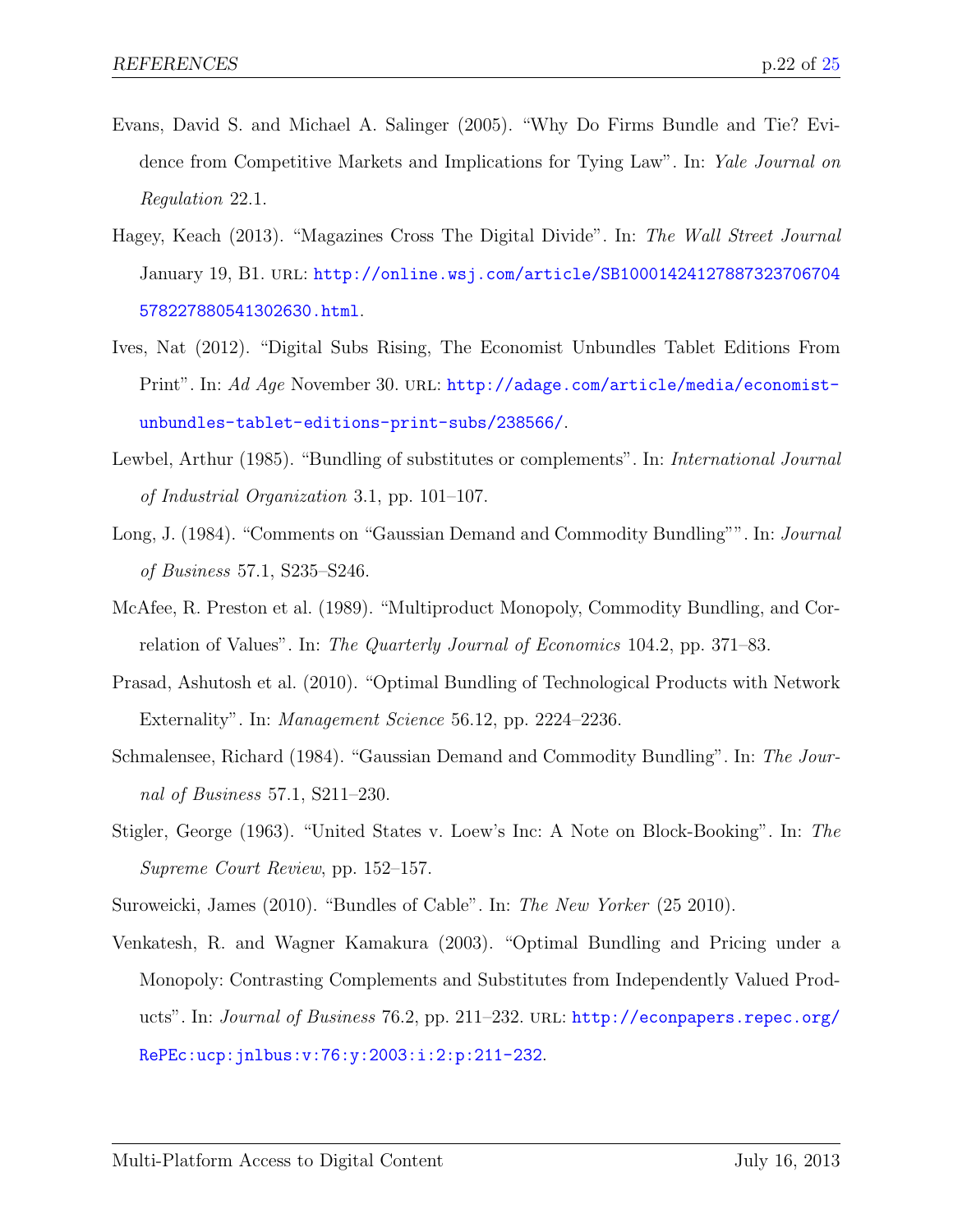<span id="page-23-0"></span>Wallenstein, Andrew (2013). "Time to Free HBO Go From Its TV Shackles". In: Variety March 26. URL: [http://variety.com/2013/digital/news/time-to-free-hbo-go](http://variety.com/2013/digital/news/time-to-free-hbo-go-from-its-tv-shackles-1200329375/)[from-its-tv-shackles-1200329375/](http://variety.com/2013/digital/news/time-to-free-hbo-go-from-its-tv-shackles-1200329375/).

# A Appendix

**Proof of Proposition [1.](#page-13-3)** First we derive conditions for pure bundling, i.e., offering only the firm's "highest quality" product which is multi-platform access. Applying Lemma 3 in Bhargava and Choudhary [2008,](#page-21-5) selling bundled multi-platform access only (i.e., only selling the most superior product quality) is optimal when it is superior to each partial bundling strategy,  $\{1, B\}$  and  $\{2, B\}$ . From Proposition 2 in the same paper, these conditions are, respectively,  $\frac{\partial}{\partial x} \left( \frac{v_1(x)}{v_B(x)} \right)$  $v_B(x)$ ) ≥ 0 and  $\frac{\partial}{\partial x}$   $\left(\frac{v_2(x)}{v_B(x)}\right)$  $v_B(x)$  $\left( \frac{1}{2} \right) \geq 0$ . Inverting the ratios, the conditions are  $\frac{\partial}{\partial x}\left(\frac{v_B(x)}{v_1(x)}\right)$  $v_1(x)$  $\left\{\right\}$  ≤ 0 and  $\frac{\partial}{\partial x}$   $\left(\frac{v_B(x)}{v_2(x)}\right)$  $v_2(x)$  $\left( \begin{array}{ll} 0. & \text{Finally, writing } v_B \text{ as } v_i + \tilde{v}_j \text{ yields the conditions as } \end{array} \right)$  $\frac{\partial}{\partial x}\left(\frac{\tilde{v}_2(x)}{v_1(x)}\right)$  $v_1(x)$ ) ≤ 0 and  $\frac{\partial}{\partial x}$   $\left(\frac{\tilde{v}_2(x)}{v_2(x)}\right)$  $v_2(x)$  $\left( \begin{array}{cc} 0 & \text{respectively.} \end{array} \right)$  The converses of these conditions yield the cases where partial bundling beats pure bundling.

Next, consider the conditions for full mixed bundling to be optimal. Now, because of non-decreasing demand elasticities, the LHS terms are weakly increasing and thus each have a unique intersection with the constant horizontal line at 1. Hence the ordering constraint  $0 \lt \hat{x}_1 \lt \hat{x}_{12} \lt \hat{x}_{B2}$  is satisfied if the LHS term (after dropping the identical component  $\frac{f(x)}{1 - F(x)}$ ) in the first equation is lower than that in the second, at  $\hat{x}_{12}$ ; and if the second term is lower at  $\hat{x}_1$  than the third. Consider the second requirement, i.e., that  $\frac{v_2(x)-v_1(x)}{\frac{\partial}{\partial x}(v_2(x)-v_1(x))} \leq \frac{v_1(x)}{\frac{\partial}{\partial x}(v_1(x))}$ . This is identical to  $v_2(x) \frac{\partial v_1(x)}{\partial x} \le v_1(x) \frac{\partial v_2(x)}{\partial x}$ , which in turn is identical to the condition  $\frac{\partial}{\partial x} \left( \frac{v_1(x)}{v_2(x)} \right)$  $v_2(x)$  $\Big) \leq 0$ at  $\hat{x}_1$ . Similarly, the first requirement is  $\frac{\partial}{\partial x} \left( \frac{v_2(x) - v_1(x)}{\tilde{v}_1(x)} \right)$  $\tilde{v}_1(x)$ )≤0, equivalent to  $\frac{\partial}{\partial x}$   $\left( \frac{\tilde{v}_2(x) - \tilde{v}_1(x)}{\tilde{v}_1(x)} \right)$  $\tilde{v}_1(x)$  $\Big) \leq 0$ and yields  $\frac{\partial}{\partial x} \left( \frac{\tilde{v}_1(x)}{\tilde{v}_2(x)} \right)$  $\tilde v_2(x)$  $\left( \frac{1}{2} \right) \geq 0$  at  $\hat{x}_2$ . The format of the conditions in the proposition follows from the equivalence between the sign of the derivatives of the following terms:  $\frac{\tilde{v}_1(x)}{\tilde{v}_2(x)}$ ;  $\frac{\tilde{v}_1(x)}{v_2(x)-v_1}$  $\frac{v_1(x)}{v_2(x)-v_1(x)}$ ;  $\tilde v_2(x)$  $\frac{v_2(x)}{v_2(x)-v_1(x)}$ .

**Proof of Proposition [2.](#page-17-0)** To compute bundle discount  $\delta = p_1 + p_2 - p_B$ , use Eq 5a-b from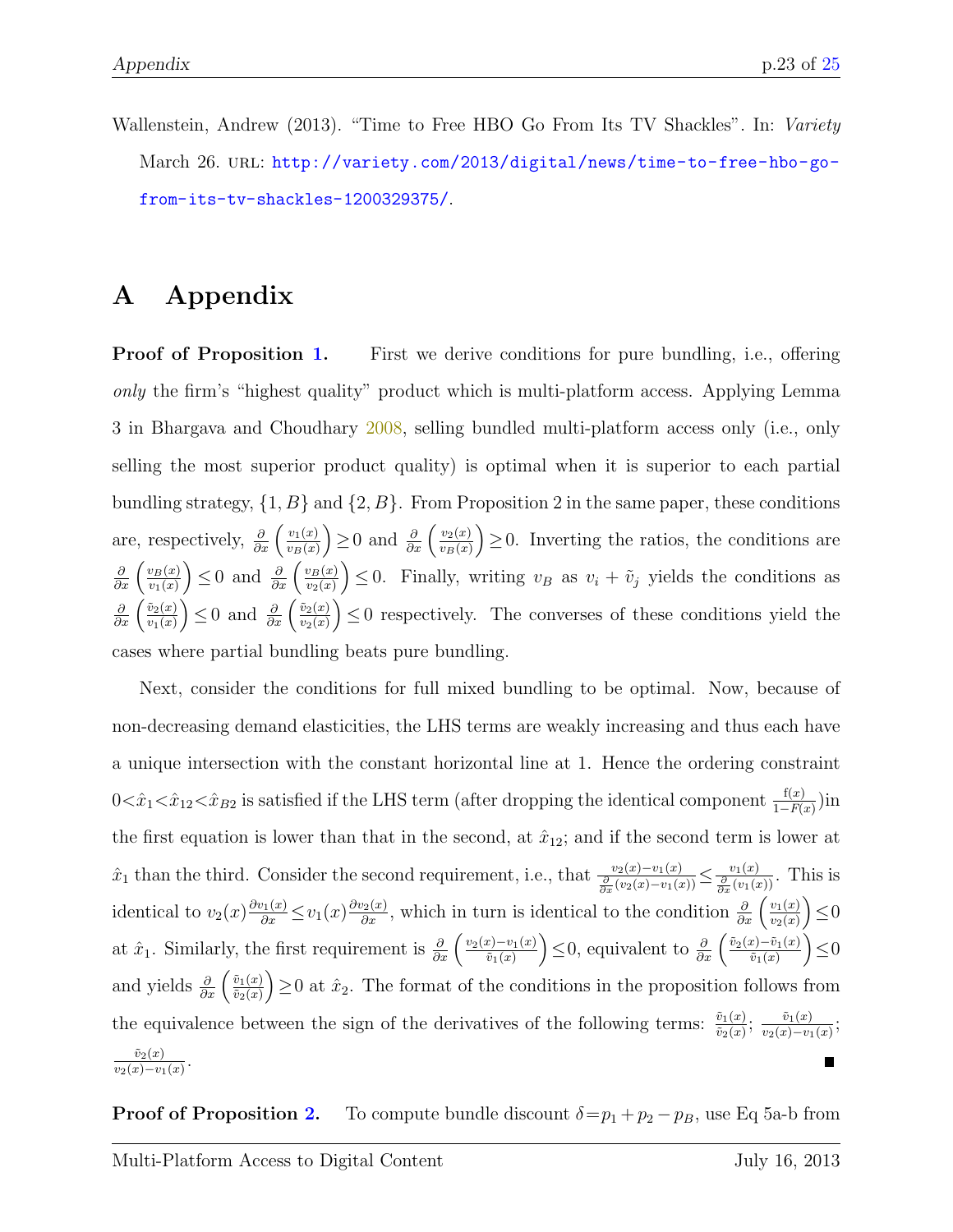Bhargava [2013,](#page-21-7) and rearrange,

$$
\delta = \frac{1}{6} \left( 2(a_1 + a_2) - \sum_{i=1}^{2} \sqrt{(3p_B - 2a_i - w_1 - w_2)^2 + 4w_j(a_i - w_i)} \right)
$$

Now, using Eq. 9 for a lower bound of  $p_B$ , the bundle discount can be written (with  $\epsilon \geq 0$ as)

$$
\delta = \frac{1}{6} \left( 2(a_1 + a_2) - \sum_{i=1}^2 \sqrt{\left( (a_j - a_i) - \frac{a_1(a_2 - w_2) + a_2(a_1 - w_1)}{2(a_1 + a_2)} + \epsilon \right)^2 + 4w_j(a_i - w_i)} \right).
$$

Dropping the less significant term  $4w_j (a_i - w_i)$  and  $\epsilon$ , this reduces to

<span id="page-24-0"></span>
$$
\delta \leq \frac{1}{6} \left( 2(a_1 + a_2) + \frac{a_1(a_2 - w_2) + a_2(a_1 - w_1)}{(a_1 + a_2)} \right).
$$

Hence the discount is highest when  $w_1=0=w_2$ , and most sensitive to  $w_1$  because  $a_2 \ge a_1$ .

**Proof of Lemma [1.](#page-19-0)** Differentiating Eq. [16](#page-19-1) with respect to  $p_1$  and  $p_2$  we get the two first-order conditions corresponding to  $i=1, 2$  below, isolating  $p_i$  from  $p_B$ .

$$
6p_i = (3p_B + 2a_i - \tilde{\phi}) + \sqrt{(3p_B - 2a_i)^2 + (8a_i\tilde{\phi} - 6p_B\tilde{\phi} + \tilde{\phi}^2)}.
$$
 (18)

While the equation for each  $i = 1, 2$  has two solutions—corresponding to the positive and negative signs of the square root term, we eliminate the positive sign from consideration by a process of contradiction. Consider the positive sign, and split the analysis into two cases.

- 1.  $p_B < a_i$ : Rewrite the term inside the square root term of Eq. [18](#page-24-0) as  $(3p_B 2a_i +$  $(\tilde{\phi})^2 + 12(a_i - p_B)$ . Since  $12(a_i - p_B)$  is positive, dropping it from the equation has the implication that  $6p_i>(3p_B + 2a_i - \tilde{\phi}) + (3p_B - 2a_i + \tilde{\phi}) = 6p_B$  which is impossible because  $p_i \leq p_B$ .
- 2.  $p_B \ge a_i$ : Again, consider the term inside the square root rewritten as  $(3p_B 2a_i + \tilde{\phi})^2$  +